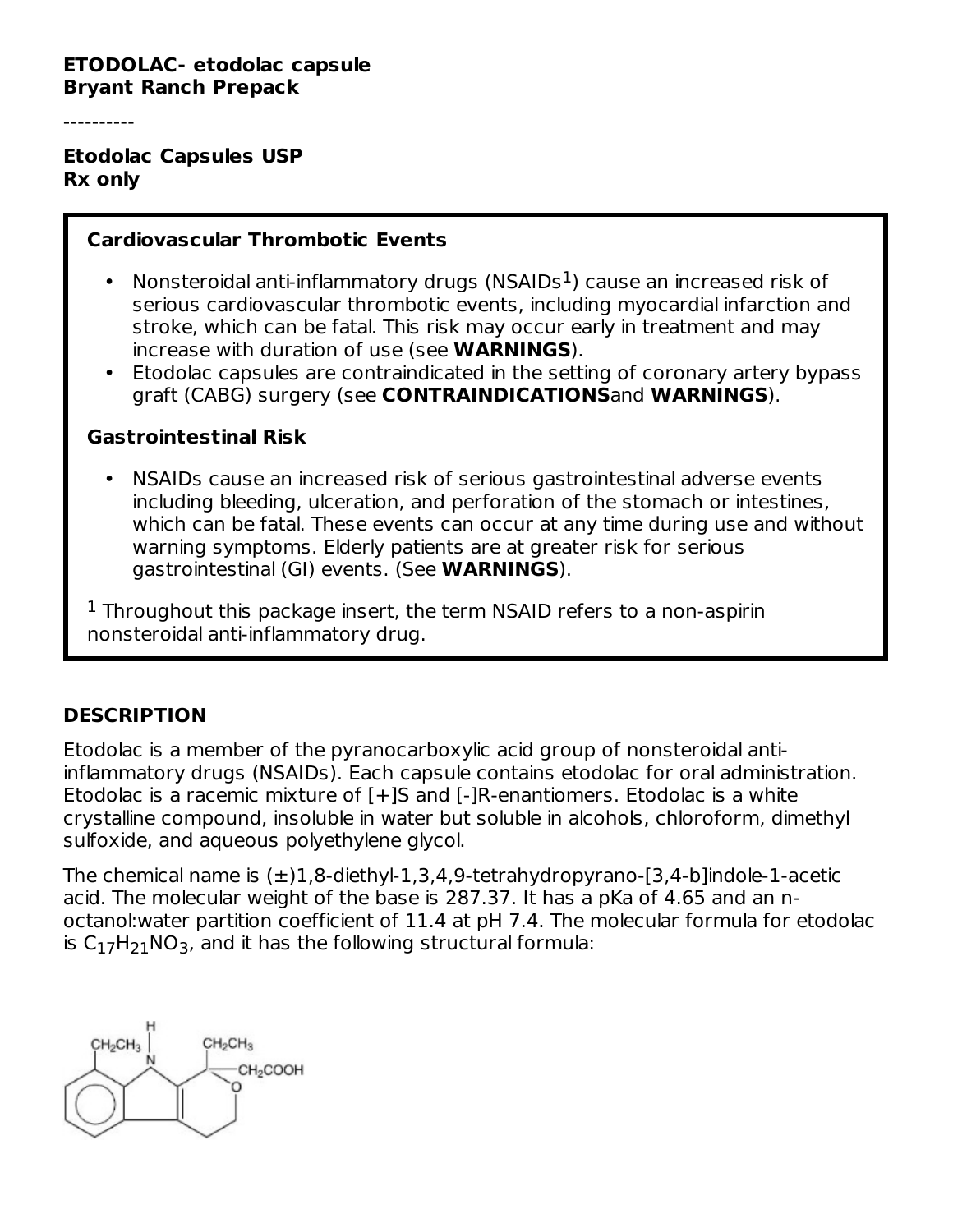Each capsule, for oral administration, contains 200 mg or 300 mg of etodolac USP. The inactive ingredients in Etodolac Capsules USP include: lactose monohydrate, povidone, sodium starch glycolate, sodium lauryl sulfate, propylene glycol, colloidal silicon dioxide, magnesium stearate, talc, titanium dioxide, gelatin, D&C Red No. 28, D&C Red No. 33, FD&C Red No. 40, D&C Yellow No. 10, FD&C Blue No. 1, shellac, and black iron oxide.

## **CLINICAL PHARMACOLOGY**

## **Pharmacodynamics**

Etodolac is a nonsteroidal anti-inflammatory drug (NSAID) that exhibits antiinflammatory, analgesic, and antipyretic activities in animal models. The mechanism of action of etodolac, like that of other NSAIDs, is not completely understood, but may be related to prostaglandin synthetase inhibition.

Etodolac is a racemic mixture of [-]R- and [+]S-etodolac. As with other NSAIDs, it has been demonstrated in animals that the [+]S-form is biologically active. Both enantiomers are stable and there is no  $[-]R$  to  $[+]S$  conversion in vivo.

## **Pharmacokinetics**

## Absorption

The systemic bioavailability of etodolac from etodolac capsules is 100% as compared to solution and at least 80% as determined from mass balance studies. Etodolac is well absorbed and had a relative bioavailability of 100% when 200 mg capsules were compared with a solution of etodolac. Based on mass balance studies, the systemic availability of etodolac from the capsule formulation is at least 80%. Etodolac does not undergo significant first-pass metabolism following oral administration. Mean  $(\pm 1$  SD) peak plasma concentrations (C<sub>max</sub>) range from approximately 14  $\pm$  4 to 37  $\pm$  9  $\mu$ g/mL after 200 to 600 mg single doses and are reached in 80 ± 30 minutes (see **Table 1** for summary of pharmacokinetic parameters). The dose-proportionality based on the area under the plasma concentration-time curve (AUC) is linear following doses up to 600 mg every 12 hours. Peak concentrations are dose proportional for both total and free etodolac following doses up to 400 mg every 12 hours, but following a 600 mg dose, the peak is about 20% higher than predicted on the basis of lower doses. The extent of absorption of etodolac is not affected when etodolac capsules are administered after a meal. Food intake, however, reduces the peak concentration reached by approximately one-half and increases the time to peak concentration by 1.4 to 3.8 hours.

#### **Table 1. Mean (CV%)a Pharmacokinetic Parameters of Etodolac in Normal Healthy Adults and Various Special Populations**

|            | Normal                   |                             |                |       | <b>Hemodialysis</b>      |            |                                  |                |
|------------|--------------------------|-----------------------------|----------------|-------|--------------------------|------------|----------------------------------|----------------|
|            |                          | Healthy   Healthy   Healthy |                |       |                          | (24 to 65) |                                  |                |
| <b>PK</b>  | Adults                   |                             | Males Females  |       | $(n=9)$                  |            | Renal                            | Hepatic        |
| Parameters | (18 to                   | (18 to                      | (27 to Elderly |       |                          |            | Impairment Impairment            |                |
|            | $65)$ <sup>b</sup>       | 65)                         | 65)            | (>65) |                          |            | $(46 \text{ to } 73)$ (34 to 60) |                |
|            |                          |                             |                |       | (70 to Dialysis Dialysis |            |                                  |                |
|            | $(n=179)(n=176)$ $(n=3)$ |                             |                | 84)   | On                       | Off        | $(n=10)$                         | $(n=9)$        |
|            |                          |                             |                |       |                          | $\Omega$   | $\neg$ $\neg$                    | 1 <sub>1</sub> |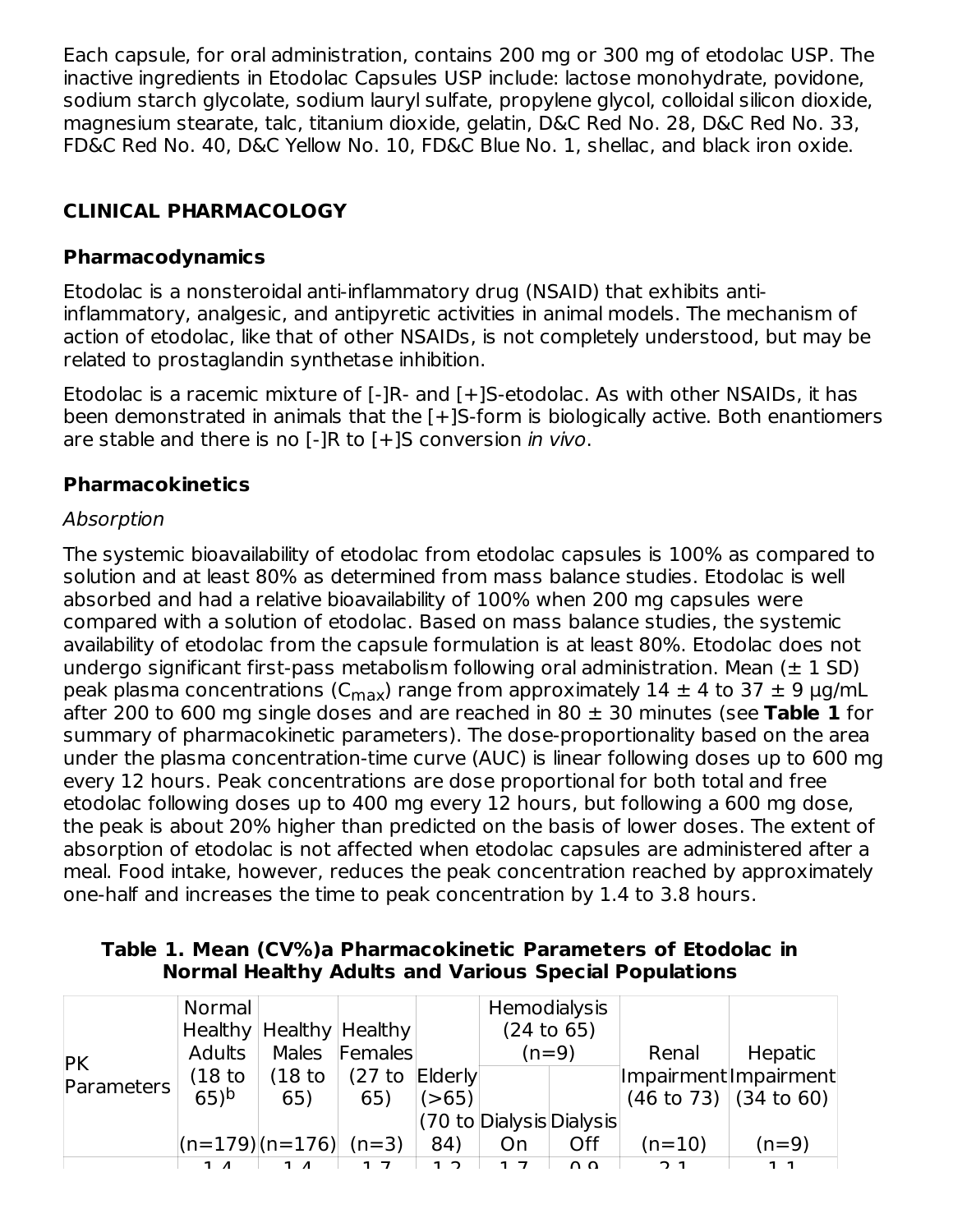| $T_{\text{max}}$ , h                                      | 1.4<br>(61%) <sup>a</sup> | $\pm .4$<br>$(60\%)$ | $\perp$ .<br>(60%) | (43%)         | $\perp$ . $\prime$<br>(88%) | บ. ฯ<br>(67%) | $\angle$ .<br>(46%) | $\perp$ . $\perp$<br>(15%) |
|-----------------------------------------------------------|---------------------------|----------------------|--------------------|---------------|-----------------------------|---------------|---------------------|----------------------------|
| Oral<br>Clearance,<br>mL/h/kg<br>(CL/F)                   | 49.1<br>33%)              | 49.4<br>(33%)        | 35.7<br>(28%)      | 45.7<br>(27%) | <b>NA</b>                   | <b>NA</b>     | 58.3<br>(19%)       | 42.0<br>(43%)              |
| Apparent<br>Volume of<br>Distribution,<br>mL/kg<br>(Vd/F) | 393<br>(29%)              | 394<br>(29%)         | 300<br>(8%)        | 414<br>(38%)  | <b>NA</b>                   | <b>NA</b>     | <b>NA</b>           | <b>NA</b>                  |
| Terminal<br>Half-Life, h                                  | 6.4<br>(22%)              | 6.4<br>(22%)         | 7.9<br>(35%)       | 6.5<br>(24%)  | 5.1<br>(22%)                | 7.5<br>(34%)  | <b>NA</b>           | 5.7<br>(24%)               |

<sup>a</sup> % Coefficient of variation

<sup>b</sup> Age Range (years)

 $NA = not available$ 

#### Distribution

The mean apparent volume of distribution (Vd/F) of etodolac is approximately 390 mL/kg. Etodolac is more than 99% bound to plasma proteins, primarily to albumin. The free fraction is less than 1% and is independent of etodolac total concentration over the dose range studied. It is not known whether etodolac is excreted in human milk; however, based on its physical-chemical properties, excretion into breast milk is expected. Data from in vitro studies, using peak serum concentrations at reported therapeutic doses in humans, show that the etodolac free fraction is not significantly altered by acetaminophen, ibuprofen, indomethacin, naproxen, piroxicam, chlorpropamide, glipizide, glyburide, phenytoin, and probenecid.

#### Metabolism

Etodolac is extensively metabolized in the liver. The role, if any, of a specific cytochrome P450 system in the metabolism of etodolac is unknown. Several etodolac metabolites have been identified in human plasma and urine. Other metabolites remain to be identified. The metabolites include 6-, 7-, and 8-hydroxylated-etodolac and etodolac glucuronide. After a single dose of  $^{14}$ C-etodolac, hydroxylated metabolites accounted for less than 10% of total drug in serum. On chronic dosing, hydroxylated-etodolac metabolite does not accumulate in the plasma of patients with normal renal function. The extent of accumulation of hydroxylated-etodolac metabolites in patients with renal dysfunction has not been studied. The hydroxylated-etodolac metabolites undergo further glucuronidation followed by renal excretion and partial elimination in the feces.

#### Excretion

The mean oral clearance of etodolac following oral dosing is 49 ( $\pm$  16) mL/h/kg. Approximately 1% of an etodolac dose is excreted unchanged in the urine with 72% of the dose excreted into urine as parent drug plus metabolite:

| $\vdash$ etodolac, unchanged                       | $1\%$          |
|----------------------------------------------------|----------------|
| - etodolac glucuronide                             | 13%            |
| $\vert$ - hydroxylated metabolites (6-, 7-, and 8- | E <sub>0</sub> |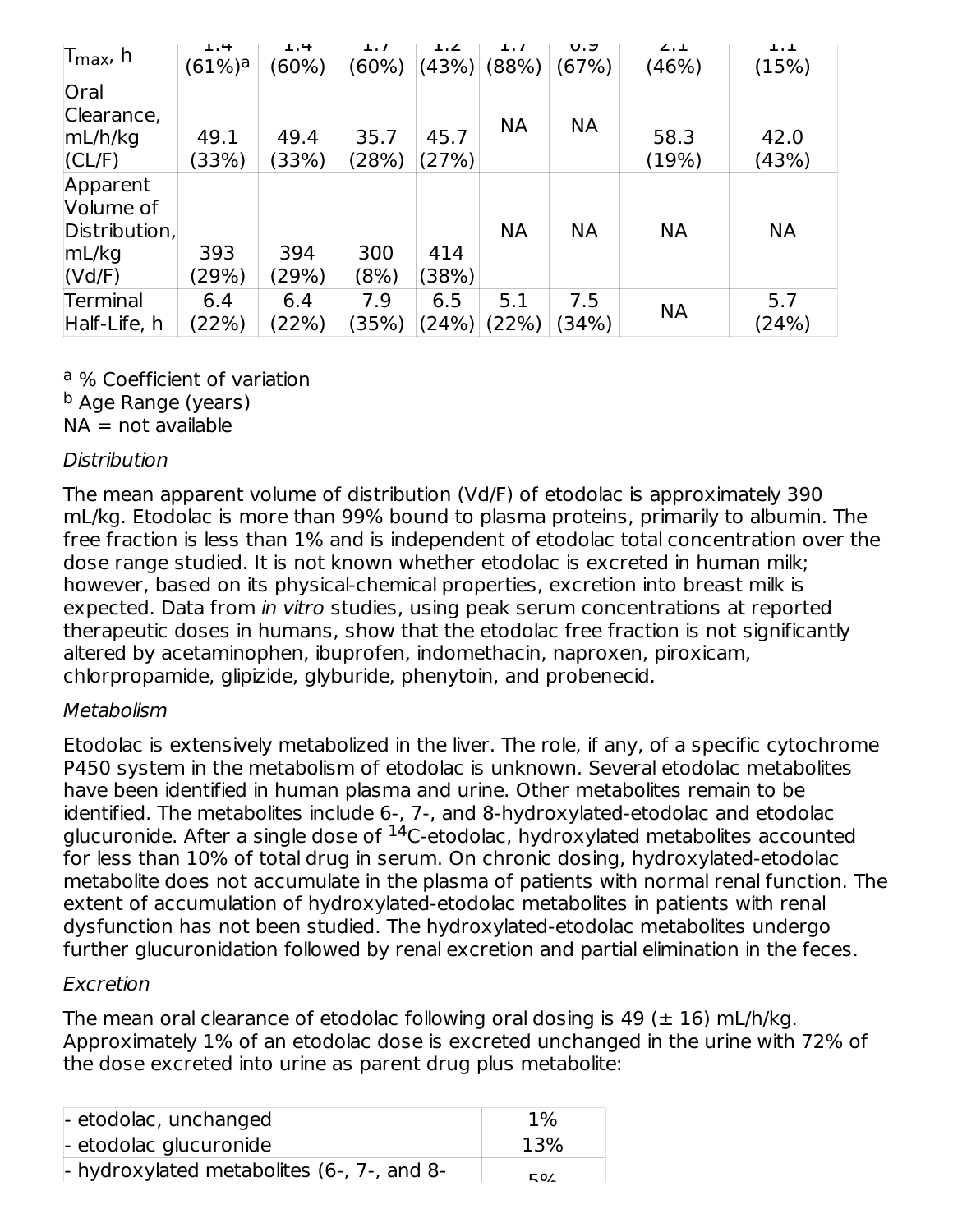| (IOH                                   | 70 ل |
|----------------------------------------|------|
| - hydroxylated metabolite glucuronides | 20%  |
| - unidentified metabolites             | 33%  |

Although renal elimination is a significant pathway of excretion for etodolac metabolites, no dosing adjustment in patients with mild to moderate renal dysfunction is generally necessary. The terminal half-life (t $_{\rm 1/2}$ ) of etodolac is 6.4 hours (22% CV). In patients with severe renal dysfunction or undergoing hemodialysis, dosing adjustment is not generally necessary.

Fecal excretion accounted for 16% of the dose.

## **Special Populations**

## Geriatric

In etodolac clinical studies, no overall differences in safety or effectiveness were observed between these patients and younger patients. In pharmacokinetic studies, age was shown not to have any effect on etodolac half-life or protein binding, and there was no change in expected drug accumulation. Therefore, no dosage adjustment is generally necessary in the elderly on the basis of pharmacokinetics (see **PRECAUTIONS, Geriatric Use**).

Etodolac is eliminated primarily by the kidney. Because elderly patients are more likely to have decreased renal function, care should be taken in dose selection, and it may be useful to monitor renal function (see **WARNINGS, Renal Effects**).

### Pediatric

Safety and effectiveness in pediatric patients below the age of 18 years have not been established.

## Race

Pharmacokinetic differences due to race have not been identified. Clinical studies included patients of many races, all of whom responded in a similar fashion.

## Hepatic Insufficiency

Etodolac is predominantly metabolized by the liver. In patients with compensated hepatic cirrhosis, the disposition of total and free etodolac is not altered. Patients with acute and chronic hepatic diseases do not generally require reduced doses of etodolac compared to patients with normal hepatic function. However, etodolac clearance is dependent on liver function and could be reduced in patients with severe hepatic failure. Etodolac plasma protein binding did not change in patients with compensated hepatic cirrhosis given etodolac.

## Renal Insufficiency

Etodolac pharmacokinetics have been investigated in subjects with renal insufficiency. Etodolac renal clearance was unchanged in the presence of mild-to-moderate renal failure (creatinine clearance 37 to 88 mL/min). Furthermore, there were no significant differences in the disposition of total and free etodolac in these patients. However, etodolac should be used with caution in such patients because, as with other NSAIDs, it may further decrease renal function in some patients. In patients undergoing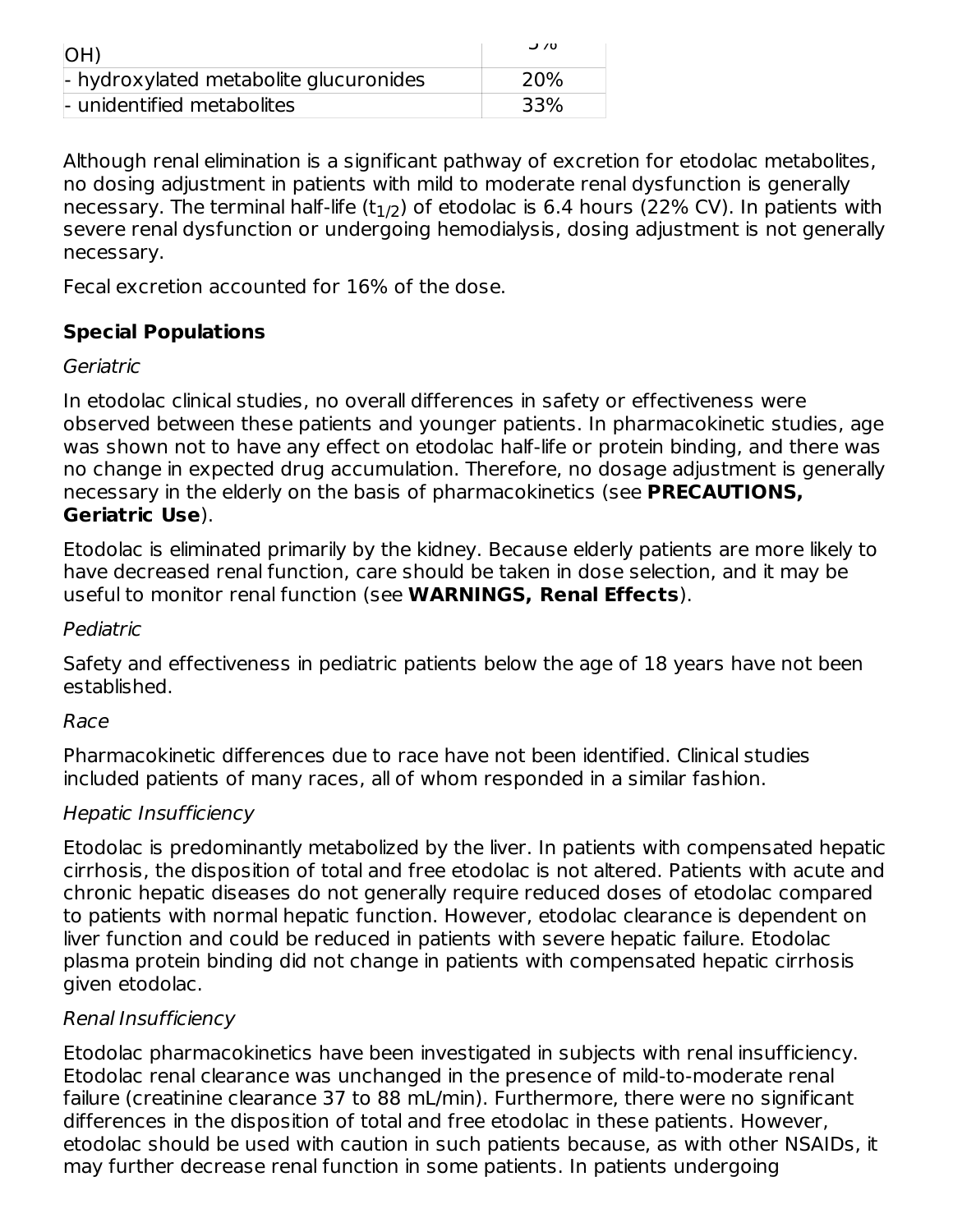hemodialysis, there was a 50% greater apparent clearance of total etodolac, due to a 50% greater unbound fraction. Free etodolac clearance was not altered, indicating the importance of protein binding in etodolac's disposition. Etodolac is not significantly removed from the blood in patients undergoing hemodialysis.

## **CLINICAL TRIALS**

## **Analgesia**

Controlled clinical trials in analgesia were single-dose, randomized, double-blind, parallel studies in three pain models, including dental extractions. The analgesic effective dose for etodolac established in these acute pain models was 200 to 400 mg. The onset of analgesia occurred approximately 30 minutes after oral administration. Etodolac 200 mg provided efficacy comparable to that obtained with aspirin (650 mg). Etodolac 400 mg provided efficacy comparable to that obtained with acetaminophen with codeine (600 mg + 60 mg). The peak analgesic effect was between 1 to 2 hours. Duration of relief averaged 4 to 5 hours for 200 mg of etodolac and 5 to 6 hours for 400 mg of etodolac as measured by when approximately half of the patients required remedication.

## **Osteoarthritis**

The use of etodolac in managing the signs and symptoms of osteoarthritis of the hip or knee was assessed in double-blind, randomized, controlled clinical trials in 341 patients. In patients with osteoarthritis of the knee, etodolac, in doses of 600 to 1000 mg/day, was better than placebo in two studies. The clinical trials in osteoarthritis used b.i.d. dosage regimens.

## **Rheumatoid Arthritis**

In a 3 month study with 426 patients, etodolac 300 mg b.i.d. was effective in management of rheumatoid arthritis and comparable in efficacy to piroxicam 20 mg/day. In a long-term study with 1,446 patients in which 60% of patients completed 6 months of therapy and 20% completed 3 years of therapy, etodolac in a dose of 500 mg b.i.d. provided efficacy comparable to that obtained with ibuprofen 600 mg q.i.d. In clinical trials of rheumatoid arthritis patients, etodolac has been used in combination with gold, d-penicillamine, chloroquine, corticosteroids, and methotrexate.

## **INDICATIONS AND USAGE**

Carefully consider the potential benefits and risks of etodolac capsules and other treatment options before deciding to use etodolac capsules. Use the lowest effective dose for the shortest duration consistent with individual patient treatment goals (see **WARNINGS**).

Etodolac capsules are indicated:

- For acute and long-term use in the management of signs and symptoms of the following:
	- 1. Osteoarthritis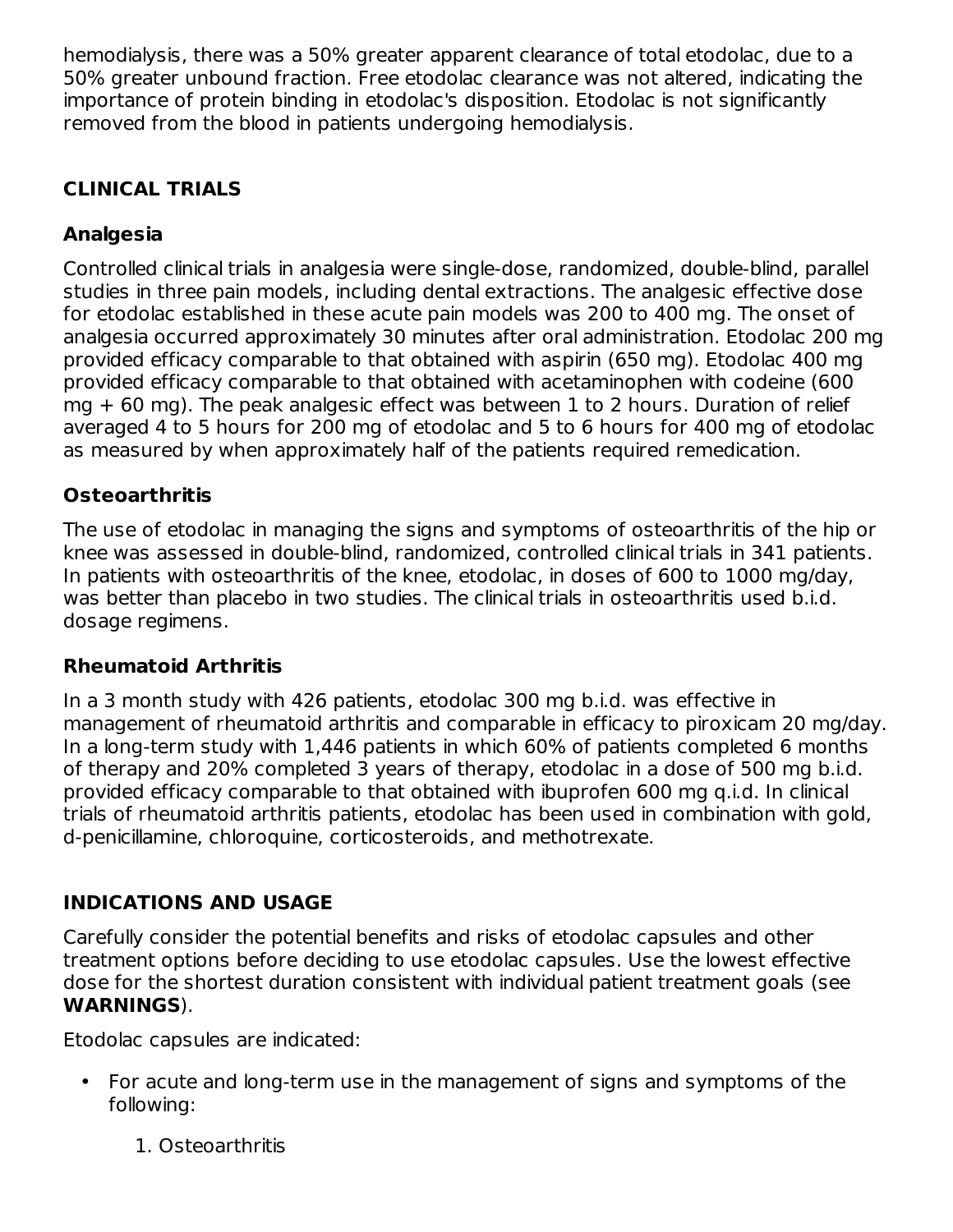- 2. Rheumatoid arthritis
- For the management of acute pain

### **CONTRAINDICATIONS**

Etodolac capsules are contraindicated in patients with known hypersensitivity to etodolac or other ingredients in etodolac capsules.

Etodolac capsules should not be given to patients who have experienced asthma, urticaria, or other allergic-type reactions after taking aspirin or other NSAIDs. Severe, rarely fatal, anaphylactic-like reactions to NSAIDs have been reported in such patients (see **WARNINGS, Anaphylactoid Reactions** and **PRECAUTIONS, Preexisting Asthma**).

Etodolac capsules are contraindicated in the setting of coronary artery bypass graft (CABG) surgery (see **WARNINGS**).

#### **WARNINGS**

#### **Cardiovascular Effects**

#### Cardiovascular Thrombotic Events

Clinical trials of several COX-2 selective and nonselective NSAIDs of up to three years duration have shown an increased risk of serious cardiovascular (CV) thrombotic events, including myocardial infarction (MI) and stroke, which can be fatal. Based on available data, it is unclear that the risk for CV thrombotic events is similar for all NSAIDs. The relative increase in serious CV thrombotic events over baseline conferred by NSAID use appears to be similar in those with and without known CV disease or risk factors for CV disease. However, patients with known CV disease or risk factors had a higher absolute incidence of excess serious CV thrombotic events, due to their increased baseline rate. Some observational studies found that this increased risk of serious CV thrombotic events began as early as the first weeks of treatment. The increase in CV thrombotic risk has been observed most consistently at higher doses.

To minimize the potential risk for an adverse CV event in NSAID-treated patients, use the lowest effective dose for the shortest duration possible. Physicians and patients should remain alert for the development of such events, throughout the entire treatment course, even in the absence of previous CV symptoms. Patients should be informed about the symptoms of serious CV events and the steps to take if they occur.

There is no consistent evidence that concurrent use of aspirin mitigates the increased risk of serious CV thrombotic events associated with NSAID use. The concurrent use of aspirin and an NSAID, such as etodolac, increases the risk of serious gastrointestinal (GI) events (see **WARNINGS, Gastrointestinal Effects - Risk of Ulceration, Bleeding, and Perforation**).

#### Status Post Coronary Artery Bypass Graft (CABG) Surgery

Two large, controlled clinical trials of a COX-2 selective NSAID for the treatment of pain in the first 10–14 days following CABG surgery found an increased incidence of myocardial infarction and stroke. NSAIDs are contraindicated in the setting of CABG (see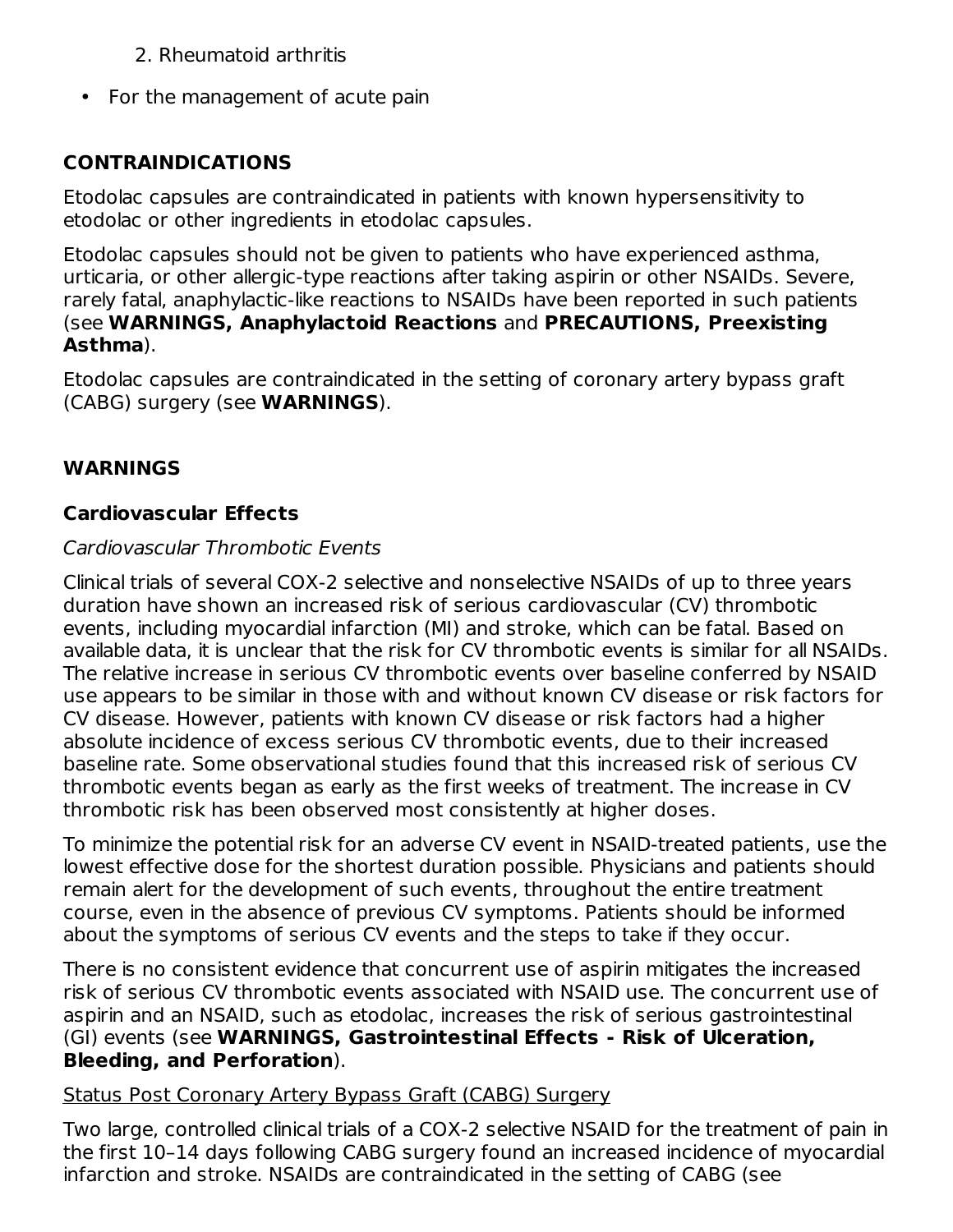### **CONTRAINDICTIONS**).

#### Post-MI Patients

Observational studies conducted in the Danish National Registry have demonstrated that patients treated with NSAIDs in the post-MI period were at increased risk of reinfarction, CV-related death, and all-cause mortality beginning in the first week of treatment. In this same cohort, the incidence of death in the first year post MI was 20 per 100 person years in NSAID-treated patients compared to 12 per 100 person years in non-NSAID exposed patients. Although the absolute rate of death declined somewhat after the first year post-MI, the increased relative risk of death in NSAID users persisted over at least the next four years of follow-up.

Avoid the use of etodolac capsules in patients with a recent MI unless the benefits are expected to outweigh the risk of recurrent CV thrombotic events. If etodolac capsules are used in patients with a recent MI, monitor patients for signs of cardiac ischemia.

#### Hypertension

NSAIDs, including etodolac capsules, can lead to onset of new hypertension or worsening of preexisting hypertension, either of which may contribute to the increased incidence of CV events. Patients taking thiazides or loop diuretics may have impaired response to these therapies when taking NSAIDs. NSAIDs, including etodolac capsules, should be used with caution in patients with hypertension. Blood pressure (BP) should be monitored closely during the initiation of NSAID treatment and throughout the course of therapy.

#### Heart Failure and Edema

The Coxib and traditional NSAID Trialists' Collaboration meta-analysis of randomized controlled trials demonstrated an approximately two-fold increase in hospitalizations for heart failure in COX-2 selective-treated patients and nonselective NSAID-treated patients compared to placebo-treated patients. In a Danish National Registry study of patients with heart failure, NSAID use increased the risk of MI, hospitalization for heart failure, and death.

Additionally, fluid retention and edema have been observed in some patients treated with NSAIDs. Use of etodolac may blunt the CV effects of several therapeutic agents used to treat these medical conditions [e.g., diuretics, ACE inhibitors, or angiotensin receptor blockers (ARBs)] (see **DRUG INTERACTIONS**).

Avoid the use of etodolac capsules in patients with severe heart failure unless the benefits are expected to outweigh the risk of worsening heart failure. If etodolac capsules are used in patients with severe heart failure, monitor patients for signs of worsening heart failure.

#### **Gastrointestinal Effects - Risk of Ulceration, Bleeding, and Perforation**

NSAIDs, including etodolac capsules, can cause serious gastrointestinal (GI) adverse events including inflammation, bleeding, ulceration, and perforation of the stomach, small intestine or large intestine, which can be fatal. These serious adverse events can occur at any time, with or without warning symptoms, in patients treated with NSAIDs. Only one in five patients, who develop a serious upper GI adverse event on NSAID therapy, is symptomatic. Upper GI ulcers, gross bleeding, or perforation caused by NSAIDs occur in approximately 1% of patients treated for 3 to 6 months, and in about 2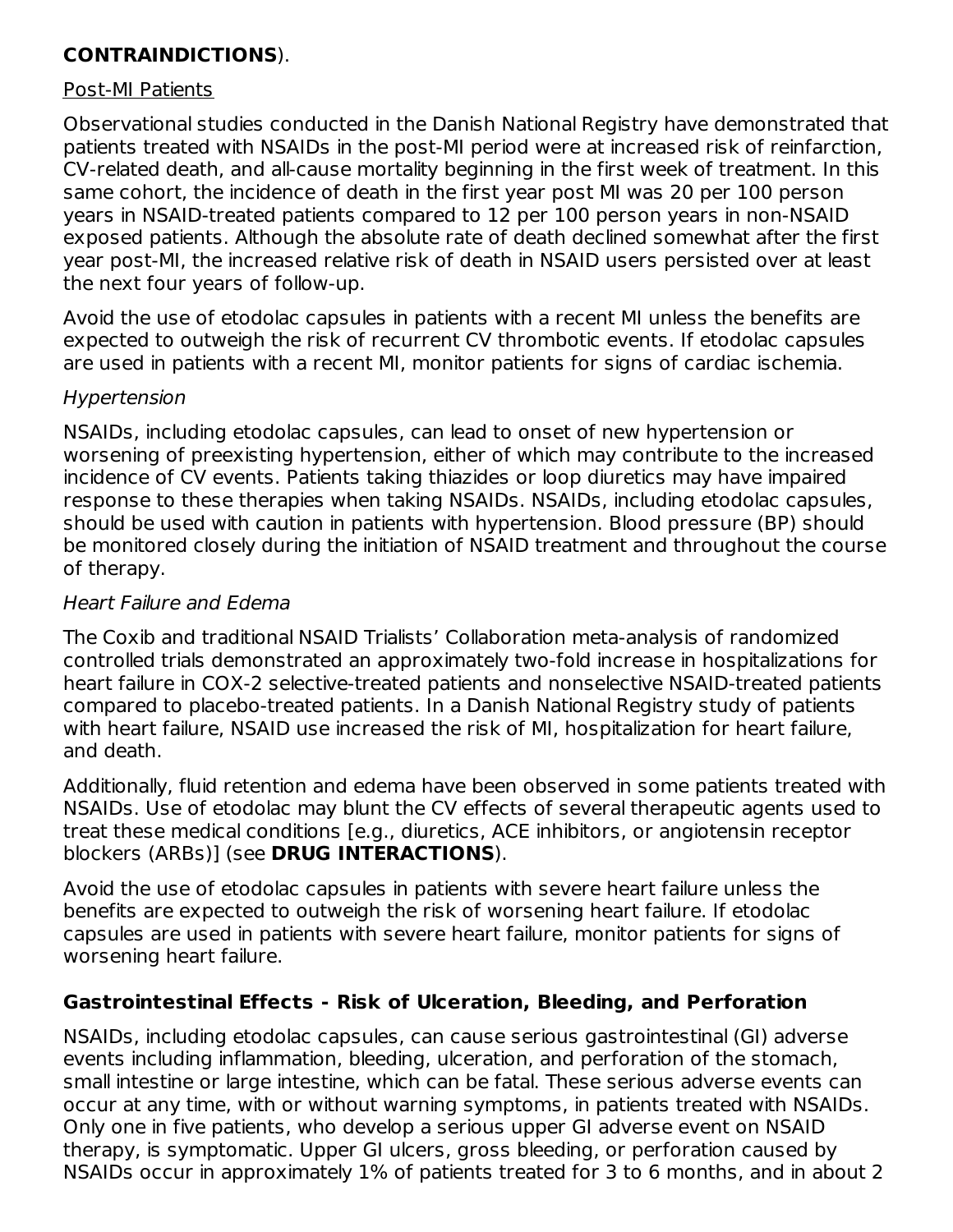to 4% of patients treated for one year. These trends continue with longer duration of use, increasing the likelihood of developing a serious GI event at some time during the course of therapy. However, even short-term therapy is not without risk. Physicians should inform patients about the signs and/or symptoms of serious GI toxicity and what steps to take if they occur.

NSAIDs should be prescribed with extreme caution in those with a prior history of ulcer disease or gastrointestinal bleeding. Patients with a prior history of peptic ulcer disease, and/or gastrointestinal bleeding, and who use NSAIDs have a greater than 10-fold increased risk for developing a GI bleed compared to patients with neither of these risk factors. Other factors that increase the risk for GI bleeding in patients treated with NSAIDs include concomitant use of oral corticosteroids or anticoagulants, longer duration of NSAID therapy, smoking, use of alcohol, older age, and poor general health status. Most spontaneous reports of fatal GI events are in elderly or debilitated patients, and therefore, special care should be taken in treating this population.

To minimize the potential risk for an adverse GI event in patients treated with an NSAID, the lowest effective dose should be used for the shortest possible duration. Patients and physicians should remain alert for signs and symptoms of GI ulceration and bleeding during NSAID therapy and promptly initiate additional evaluation and treatment if a serious GI adverse event is suspected. This should include discontinuation of the NSAID until a serious GI adverse event is ruled out. For high risk patients, alternate therapies that do not involve NSAIDs should be considered.

## **Renal Effects**

Long-term administration of NSAIDs has resulted in renal papillary necrosis and other renal injury. Renal toxicity has also been seen in patients in whom renal prostaglandins have a compensatory role in the maintenance of renal perfusion. In these patients, administration of a nonsteroidal anti-inflammatory drug may cause a dose-dependent reduction in prostaglandin formation and, secondarily, in renal blood flow, which may precipitate overt renal decompensation. Patients at greater risk of this reaction are those with impaired renal function, heart failure, liver dysfunction, those taking diuretics and ACE-inhibitors, and the elderly. Discontinuation of NSAID therapy is usually followed by recovery to the pretreatment state.

Renal pelvic transitional epithelial hyperplasia, a spontaneous change occurring with variable frequency, was observed with increased frequency in treated male rats in a 2 year chronic study.

Caution is recommended in patients with preexisting kidney disease.

## **Advanced Renal Disease**

No information is available from controlled clinical studies regarding the use of etodolac capsules in patients with advanced renal disease. Therefore, treatment with etodolac capsules is not recommended in these patients with advanced renal disease. If etodolac capsule therapy must be initiated, close monitoring of the patient's renal function is advisable.

## **Anaphylactoid Reactions**

As with other NSAIDs, anaphylactoid reactions may occur in patients without prior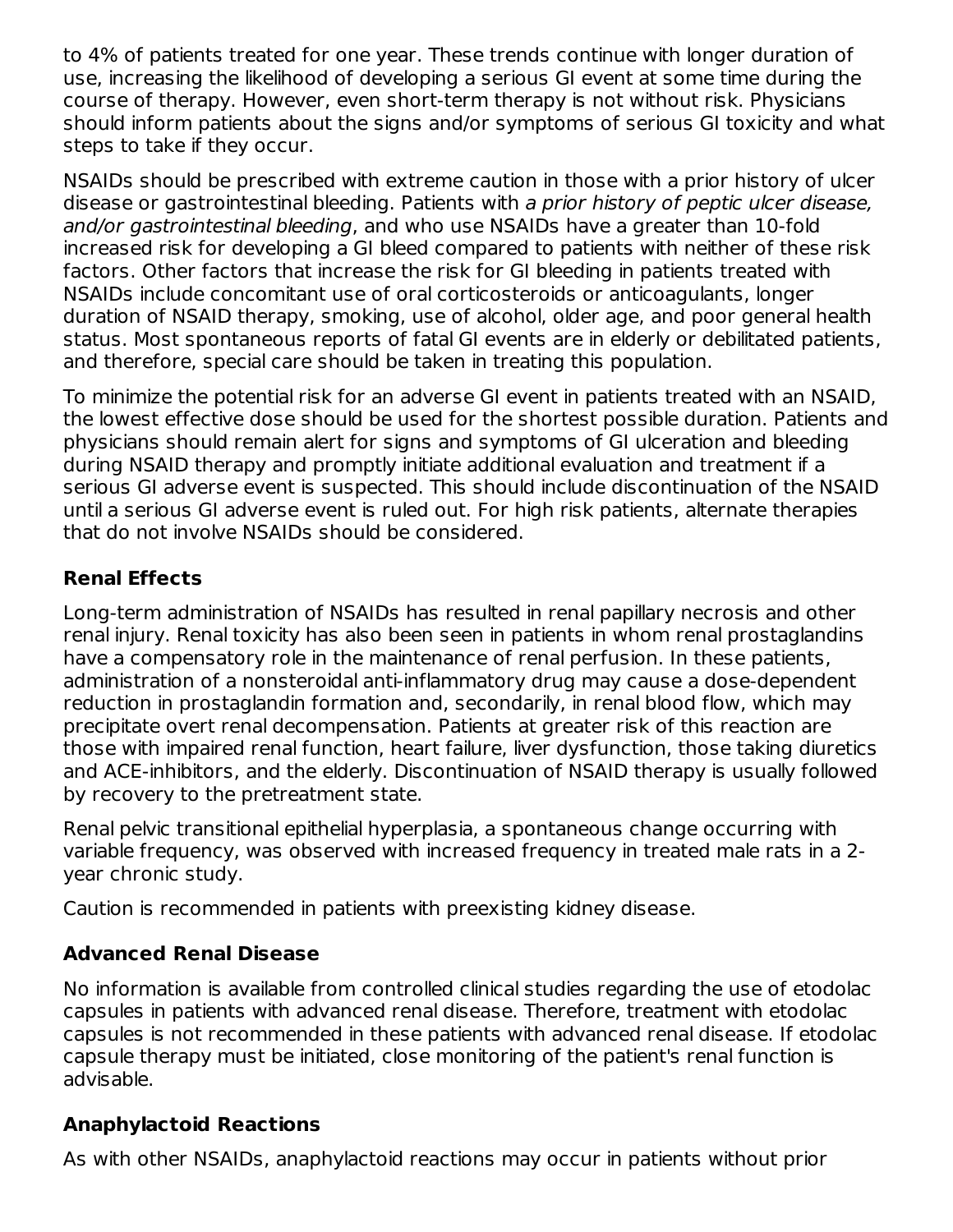exposure to etodolac capsules. Etodolac capsules should not be given to patients with the aspirin triad. This symptom complex typically occurs in asthmatic patients who experience rhinitis with or without nasal polyps, or who exhibit severe, potentially fatal bronchospasm after taking aspirin or other NSAIDs. Fatal reactions have been reported in such patients (see **CONTRAINDICATIONS** and **PRECAUTIONS, General, Preexisting Asthma**). Emergency help should be sought in cases where an anaphylactoid reaction occurs.

## **Skin Reactions**

NSAIDs, including etodolac capsules, can cause serious skin adverse events such as exfoliative dermatitis, Stevens-Johnson Syndrome (SJS), and toxic epidermal necrolysis (TEN), which can be fatal. These serious events may occur without warning. Patients should be informed about the signs and symptoms of serious skin manifestations and use of the drug should be discontinued at the first appearance of skin rash or any other sign of hypersensitivity.

## **Drug Reaction with Eosinophilia and Systemic Symptoms (DRESS)**

Drug Reaction with Eosinophilia and Systemic Symptoms (DRESS) has been reported in patients taking NSAIDs such as etodolac capsules. Some of these events have been fatal or life-threatening. DRESS typically, although not exclusively, presents with fever, rash, lymphadenopathy, and/or facial swelling. Other clinical manifestations may include hepatitis, nephritis, hematological abnormalities, myocarditis, or myositis. Sometimes symptoms of DRESS may resemble an acute viral infection. Eosinophilia is often present. Because this disorder is variable in its presentation, other organ systems not noted here may be involved. It is important to note that early manifestations of hypersensitivity, such as fever or lymphadenopathy, may be present even though rash is not evident. If such signs or symptoms are present, discontinue etodolac capsules and evaluate the patient immediately.

## **Fetal Toxicity**

## Premature Closure of Fetal Ductus Arteriosus

Avoid use of NSAIDs, including etodolac capsules, in pregnant women at about 30 weeks gestation and later. NSAIDs including etodolac capsules, increase the risk of premature closure of the fetal ductus arteriosus at approximately this gestational age.

#### Oligohydramnios/Neonatal Renal Impairment

Use of NSAIDs, including etodolac capsules, at about 20 weeks gestation or later in pregnancy may cause fetal renal dysfunction leading to oligohydramnios and, in some cases, neonatal renal impairment. These adverse outcomes are seen, on average, after days to weeks of treatment, although oligohydramnios has been infrequently reported as soon as 48 hours after NSAID initiation. Oligohydramnios is often, but not always, reversible with treatment discontinuation. Complications of prolonged oligohydramnios may, for example, include limb contractures and delayed lung maturation. In some postmarketing cases of impaired neonatal renal function, invasive procedures such as exchange transfusion or dialysis were required.

If NSAID treatment is necessary between about 20 weeks and 30 weeks gestation, limit etodolac capsules use to the lowest effective dose and shortest duration possible. Consider ultrasound monitoring of amniotic fluid if etodolac capsules treatment extends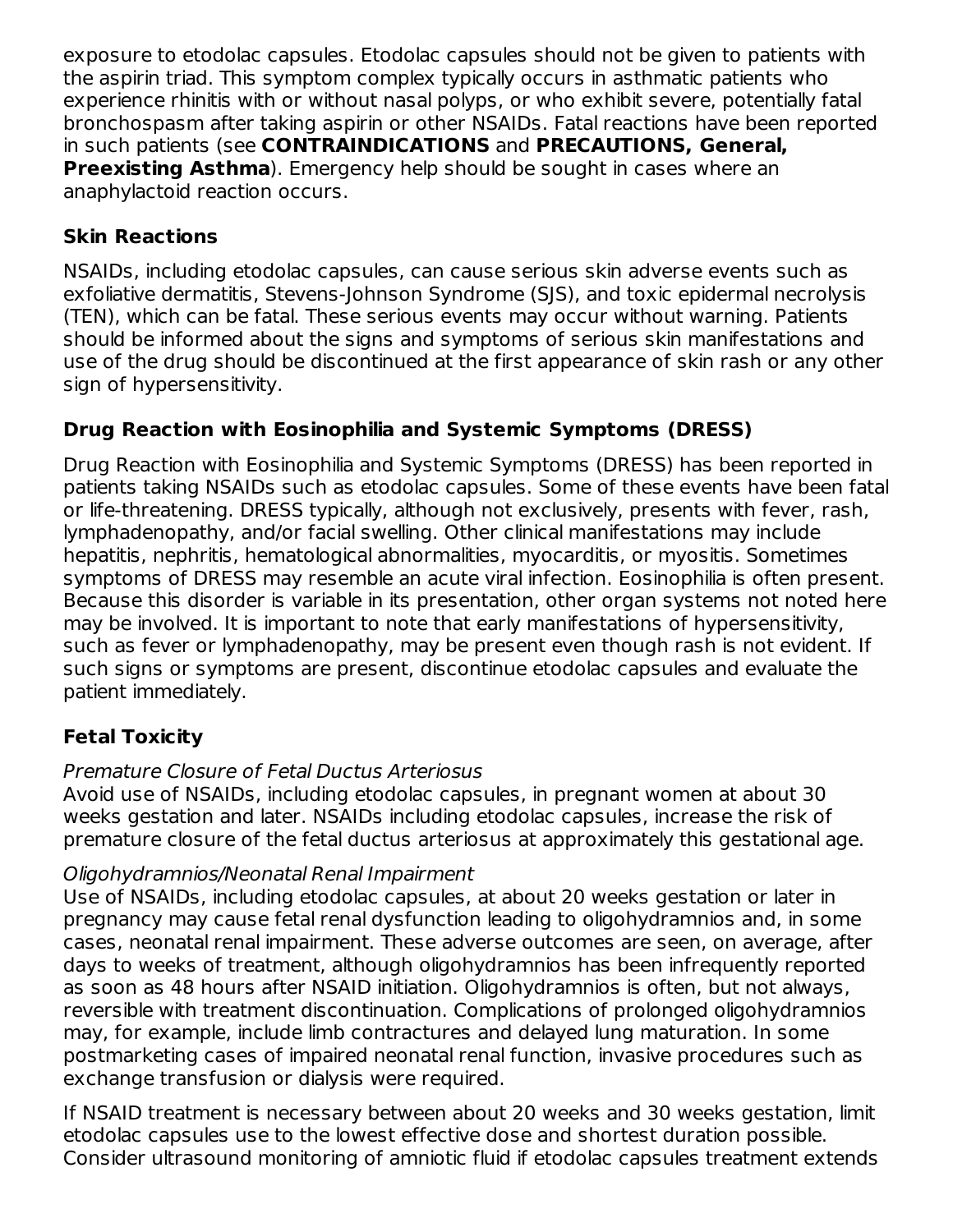beyond 48 hours. Discontinue etodolac capsules if oligohydramnios occurs and follow up according to clinical practice (see **PRECAUTIONS, Pregnancy**).

## **PRECAUTIONS**

### **General**

Etodolac capsules cannot be expected to substitute for corticosteroids or to treat corticosteroid insufficiency. Abrupt discontinuation of corticosteroids may lead to disease exacerbation. Patients on prolonged corticosteroid therapy should have their therapy tapered slowly if a decision is made to discontinue corticosteroids.

The pharmacological activity of etodolac capsules in reducing fever and inflammation may diminish the utility of these diagnostic signs in detecting complications of presumed noninfectious, painful conditions.

## **Hepatic Effects**

Borderline elevations of one or more liver tests may occur in up to 15% of patients taking NSAIDs including etodolac capsules. These laboratory abnormalities may progress, may remain unchanged, or may be transient with continuing therapy. Notable elevations of ALT or AST (approximately three or more times the upper limit of normal) have been reported in approximately 1% of patients in clinical trials with NSAIDs. In addition, rare cases of severe hepatic reactions, including jaundice and fatal fulminant hepatitis, liver necrosis and hepatic failure, some of them with fatal outcomes, have been reported.

A patient with symptoms and/or signs suggesting liver dysfunction, or in whom an abnormal liver test has occurred, should be evaluated for evidence of the development of a more severe hepatic reaction while on therapy with etodolac capsules. If clinical signs and symptoms consistent with liver disease develop, or if systemic manifestations occur (e.g., eosinophilia, rash, etc.), etodolac capsules should be discontinued.

## **Hematological Effects**

Anemia is sometimes seen in patients receiving NSAIDs, including etodolac capsules. This may be due to fluid retention, occult or gross GI blood loss, or an incompletely described effect upon erythropoiesis. Patients on long-term treatment with NSAIDs, including etodolac capsules, should have their hemoglobin or hematocrit checked if they exhibit any signs or symptoms of anemia.

NSAIDs inhibit platelet aggregation and have been shown to prolong bleeding time in some patients. Unlike aspirin, their effect on platelet function is quantitatively less, of shorter duration, and reversible. Patients receiving etodolac capsules, who may be adversely affected by alterations in platelet function, such as those with coagulation disorders or patients receiving anticoagulants, should be carefully monitored.

## **Preexisting Asthma**

Patients with asthma may have aspirin-sensitive asthma. The use of aspirin in patients with aspirin-sensitive asthma has been associated with severe bronchospasm which can be fatal. Since cross reactivity, including bronchospasm, between aspirin and other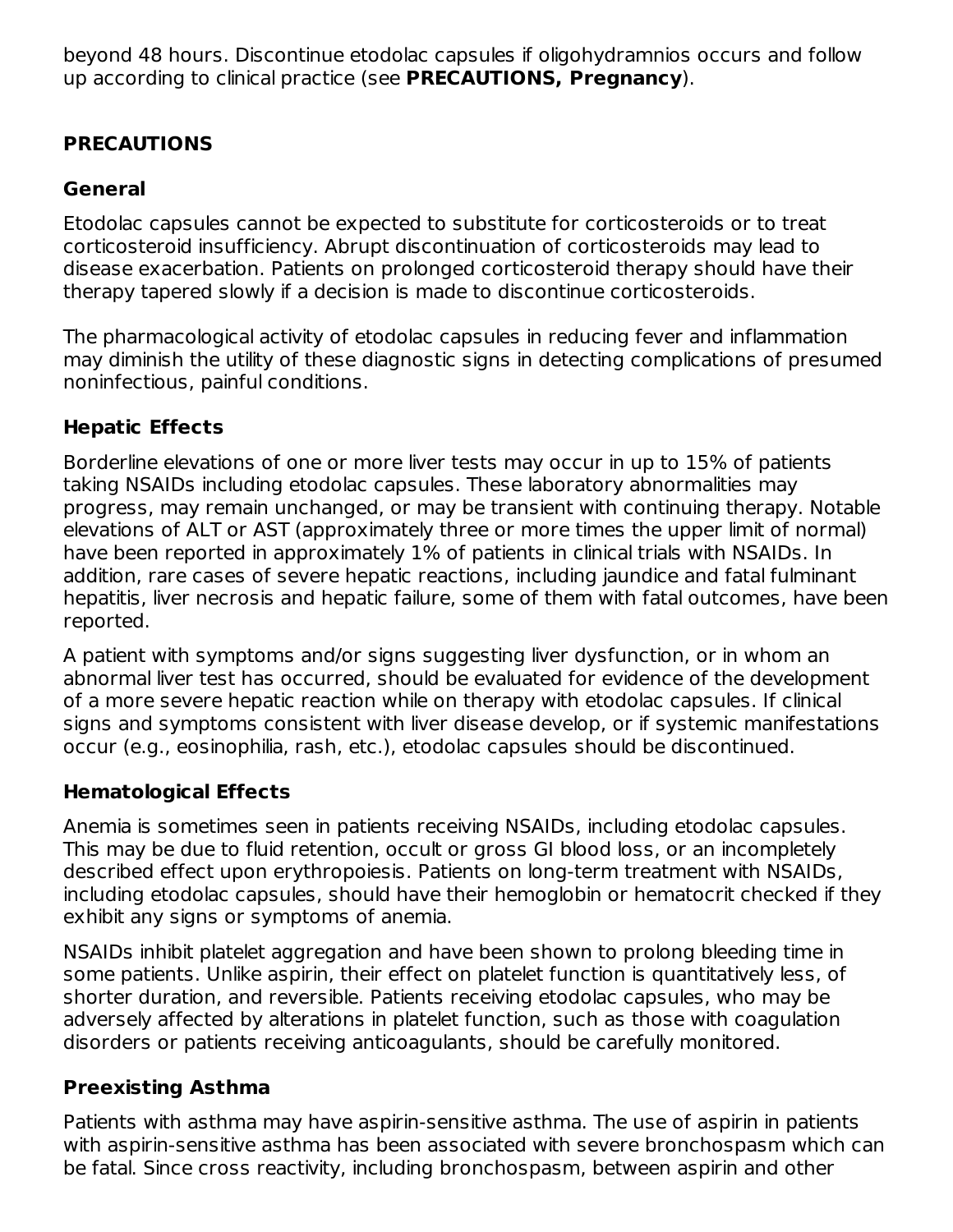nonsteroidal anti-inflammatory drugs has been reported in such aspirin-sensitive patients, etodolac capsules should not be administered to patients with this form of aspirin sensitivity and should be used with caution in all patients with preexisting asthma.

## **Information for Patients**

**Patients should be informed of the following information before initiating therapy with an NSAID and periodically during the course of ongoing therapy. Patients should also be encouraged to read the NSAID Medication Guide that accompanies each prescription dispensed.**

- 1. **Cardiovascular Thrombotic Events:** Advise patients to be alert for the symptoms of cardiovascular thrombotic events, including chest pain, shortness of breath, weakness, or slurring of speech, and to report any of these symptoms to their health care provider immediately (see **WARNINGS, Cardiovascular Effects**).
- 2. Etodolac capsules, like other NSAIDs, can cause GI discomfort and, rarely, serious GI side effects, such as ulcers and bleeding, which may result in hospitalization and even death. Although serious GI tract ulcerations and bleeding can occur without warning symptoms, patients should be alert for the signs and symptoms of ulcerations and bleeding, and should ask for medical advice when observing any indicative sign or symptom including epigastric pain, dyspepsia, melena, and hematemesis. Patients should be apprised of the importance of this follow-up (see **WARNINGS, Gastrointestinal Effects - Risk of Ulceration, Bleeding, and Perforation**).
- 3. **Serious Skin Reactions, including DRESS:** Advise patients to stop taking etodolac capsules immediately if they develop any type of rash or fever and to contact their healthcare provider as soon as possible (see **WARNINGS**).
- 4. **Heart Failure and Edema:** Advise patients to be alert for the symptoms of congestive heart failure including shortness of breath, unexplained weight gain, or edema and to contact their healthcare provider if such symptoms occur (see **WARNINGS, Cardiovascular Effects**).
- 5. Patients should be informed of the warning signs and symptoms of hepatotoxicity (e.g., nausea, fatigue, lethargy, pruritus, jaundice, right upper quadrant tenderness, and "flu-like" symptoms). If these occur, patients should be instructed to stop therapy and seek immediate medical therapy.
- 6. Patients should be informed of the signs of an anaphylactoid reaction (e.g. difficulty breathing, swelling of the face or throat). If these occur, patients should be instructed to seek immediate emergency help (see **WARNINGS, Anaphylactoid Reactions**).
- 7. **Fetal Toxicity:** Inform pregnant women to avoid use of etodolac capsules and other NSAIDs starting at 30 weeks gestation because of the risk of the premature closing of the fetal ductus arteriosus. If treatment with etodolac capsules is needed for a pregnant woman between about 20 to 30 weeks gestation, advise her that she may need to be monitored for oligohydramnios, if treatment continues for longer than 48 hours (see **WARNINGS, Fetal Toxicity** and **PRECAUTIONS, Pregnancy**).

## **Laboratory Tests**

Because serious GI tract ulcerations and bleeding can occur without warning symptoms,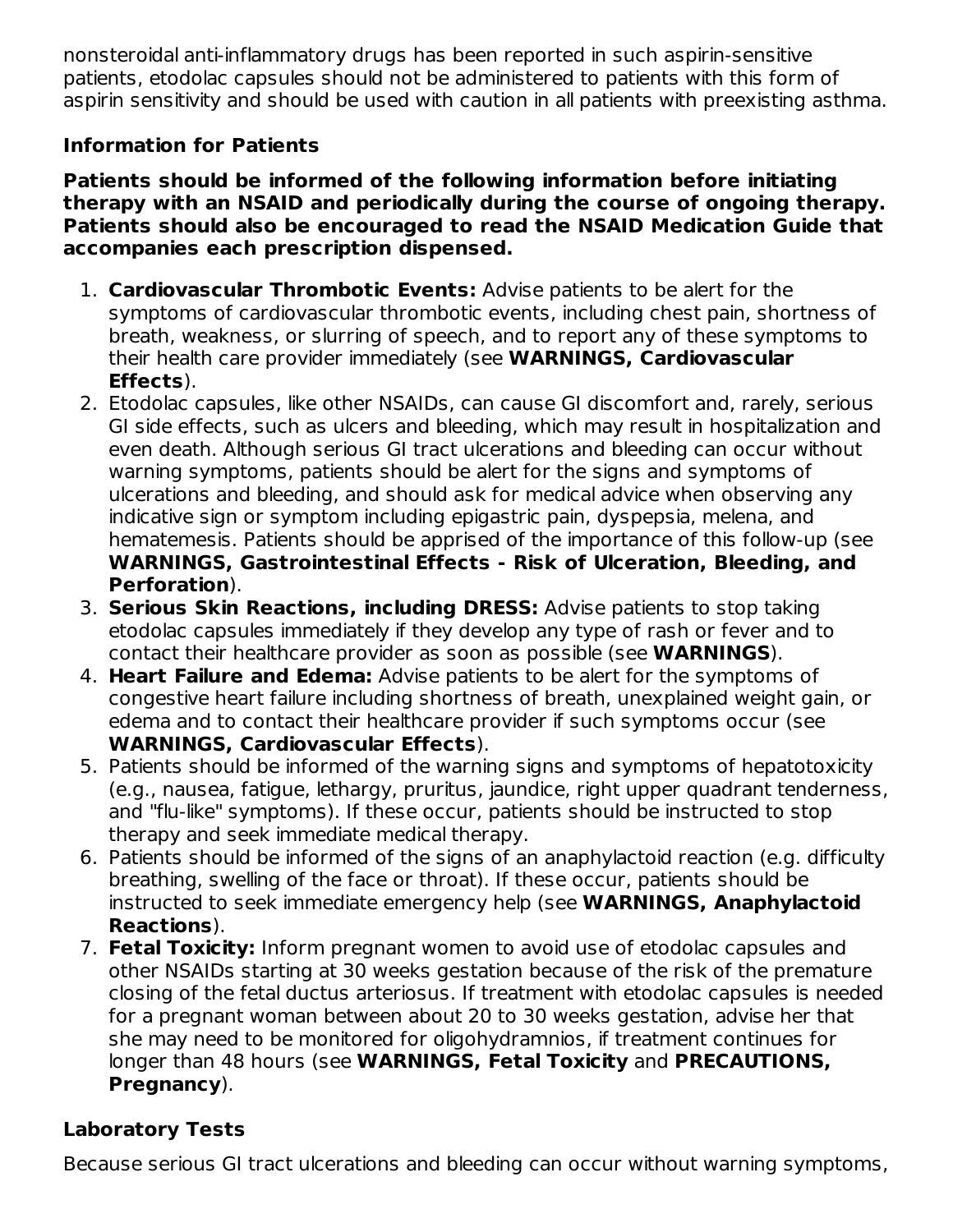physicians should monitor for signs or symptoms of GI bleeding. Patients on long-term treatment with NSAIDs should have their CBC and a chemistry profile checked periodically for signs or symptoms of anemia. Appropriate measures should be taken in case such signs of anemia occur. If clinical signs and symptoms consistent with liver or renal disease develop, systemic manifestations occur (e.g., eosinophilia, rash, etc.) or if abnormal liver tests persist or worsen, etodolac capsules should be discontinued.

## **Drug Interactions**

## ACE-inhibitors

Reports suggest that NSAIDs may diminish the antihypertensive effect of ACE-inhibitors. This interaction should be given consideration in patients taking NSAIDs concomitantly with ACE-inhibitors (see **WARNINGS**).

## Antacids

The concomitant administration of antacids has no apparent effect on the extent of absorption of etodolac. However, antacids can decrease the peak concentration reached by 15% to 20% but have no detectable effect on the time-to-peak.

## Aspirin

When etodolac is administered with aspirin, its protein binding is reduced, although the clearance of free etodolac is not altered. The clinical significance of this interaction is not known; however, as with other NSAIDs, concomitant administration of etodolac capsules and aspirin is not generally recommended because of the potential of increased adverse effects.

## Cyclosporine, Digoxin, Methotrexate

Etodolac, like other NSAIDs, through effects on renal prostaglandins, may cause changes in the elimination of these drugs leading to elevated serum levels of cyclosporine, digoxin, methotrexate, and increased toxicity. Nephrotoxicity associated with cyclosporine may also be enhanced. Patients receiving these drugs who are given etodolac, or any other NSAID, and particularly those patients with altered renal function, should be observed for the development of the specific toxicities of these drugs. NSAIDs, such as etodolac, should not be administered prior to or concomitantly with high doses of methotrexate. NSAIDs have been reported to competitively inhibit methotrexate accumulation in rabbit kidney slices. This may indicate that they could enhance the toxicity of methotrexate. In general, caution should be used when NSAIDs are administered concomitantly with methotrexate.

#### **Diuretics**

Etodolac has no apparent pharmacokinetic interaction when administered with furosemide or hydrochlorothiazide. Nevertheless, clinical studies, as well as postmarketing observations have shown that etodolac can reduce the natriuretic effect of furosemide and thiazides in some patients with possible loss of blood pressure control. This response has been attributed to inhibition of renal prostaglandin synthesis. During concomitant therapy with NSAIDs, the patient should be observed closely for signs of renal insufficiency or failure (see **WARNINGS, Renal Effects**), as well as to assure diuretic efficacy.

## Glyburide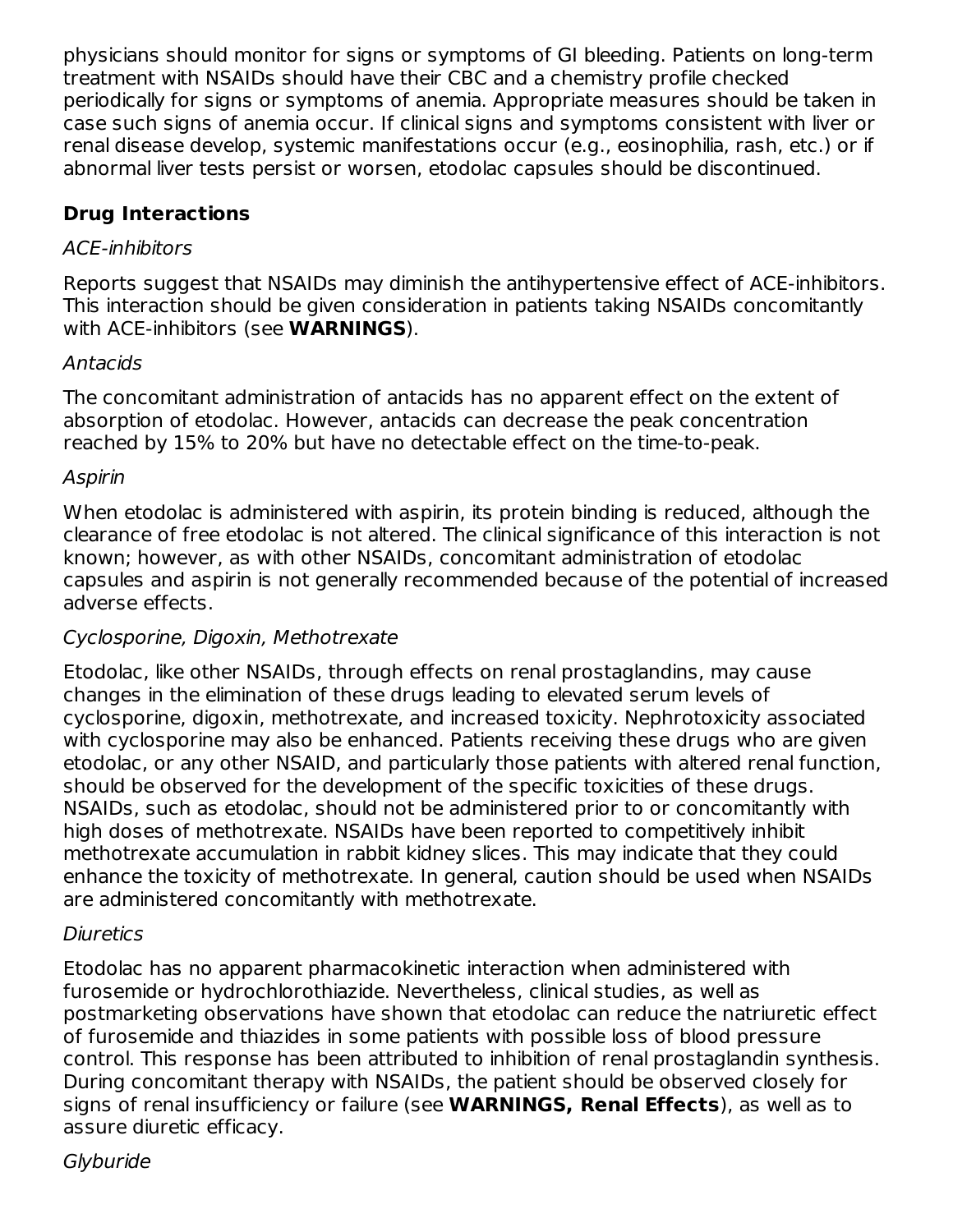Etodolac has no apparent pharmacokinetic interaction when administered with glyburide.

### Lithium

NSAIDs have produced an elevation of plasma lithium levels and a reduction in renal lithium clearance. The mean minimum lithium concentration increased 15% and the renal clearance was decreased by approximately 20%. These effects have been attributed to inhibition of renal prostaglandin synthesis by the NSAID. Thus, when NSAIDs and lithium are administered concurrently, subjects should be observed carefully for signs of lithium toxicity. Careful monitoring of lithium levels is advised in the event NSAID dosage adjustments are required.

## Phenylbutazone

Phenylbutazone causes increase (by about 80%) in the free fraction of etodolac. Although *in vivo* studies have not been done to see if etodolac clearance is changed by coadministration of phenylbutazone, it is not recommended that they be coadministered.

#### Phenytoin

Etodolac has no apparent pharmacokinetic interaction when administered with phenytoin.

#### **Warfarin**

The effects of warfarin and NSAIDs on GI bleeding are synergistic, such that users of both drugs together have a risk of serious GI bleeding higher than that of users of either drug alone. Short-term pharmacokinetic studies have demonstrated that concomitant administration of warfarin and etodolac results in reduced protein binding of warfarin, but there was no change in the clearance of free warfarin. There was no significant difference in the pharmacodynamic effect of warfarin administered alone and warfarin administered with etodolac as measured by prothrombin time. Thus, concomitant therapy with warfarin and etodolac should not require dosage adjustment of either drug. However, caution should be exercised because there have been a few spontaneous reports of prolonged prothrombin times, with or without bleeding, in etodolac-treated patients receiving concomitant warfarin therapy. Close monitoring of such patients is therefore recommended.

## **Drug/Laboratory Test Interactions**

The urine of patients who take etodolac can give a false-positive reaction for urinary bilirubin (urobilin) due to the presence of phenolic metabolites of etodolac. Diagnostic dip-stick methodology, used to detect ketone bodies in urine, has resulted in falsepositive findings in some patients treated with etodolac. Generally, this phenomenon has not been associated with other clinically significant events. No dose relationship has been observed.

Etodolac treatment is associated with a small decrease in serum uric acid levels. In clinical trials, mean decreases of 1 to 2 mg/dL were observed in arthritic patients receiving etodolac (600 to 1000 mg/day) after 4 weeks of therapy. These levels then remained stable for up to 1 year of therapy.

## **Carcinogenesis, Mutagenesis, Impairment of Fertility**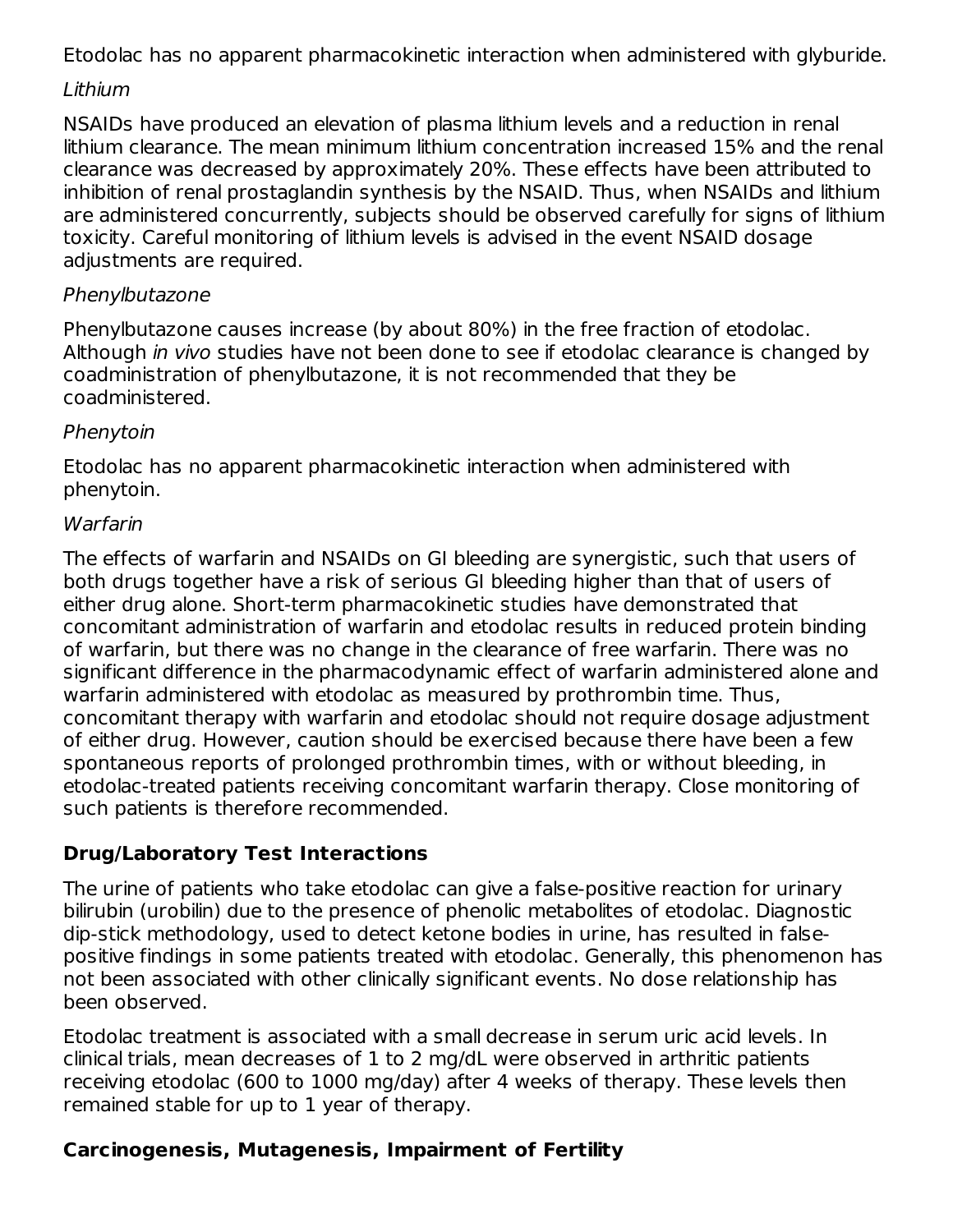No carcinogenic effect of etodolac was observed in mice or rats receiving oral doses of 15 mg/kg/day (45 to 89 mg/m<sup>2</sup>, respectively) or less for periods of 2 years or 18 months, respectively. Etodolac was not mutagenic in *in vitro* tests performed with S. typhimurium and mouse lymphoma cells as well as in an in vivo mouse micronucleus test. However, data from the in vitro human peripheral lymphocyte test showed an increase in the number of gaps (3.0 to 5.3% unstained regions in the chromatid without dislocation) among the etodolac-treated cultures (50 to 200 µg/mL) compared to negative controls (2.0%); no other difference was noted between the controls and drugtreated groups. Etodolac showed no impairment of fertility in male and female rats up to oral doses of 16 mg/kg (94 mg/m<sup>2</sup>). However, reduced implantation of fertilized eggs occurred in the 8 mg/kg group.

## **Pregnancy**

## Risk Summary

Use of NSAIDs, including etodolac capsules, can cause premature closure of the fetal ductus arteriosus and fetal renal dysfunction leading to oligohydramnios and, in some cases, neonatal renal impairment. Because of these risks, limit dose and duration of etodolac capsules use between about 20 and 30 weeks of gestation, and avoid etodolac capsules use at about 30 weeks of gestation and later in pregnancy (see **WARNINGS, Fetal Toxicity**).

## Premature Closure of Fetal Ductus Arteriosus

Use of NSAIDs, including etodolac capsules, at about 30 weeks gestation or later in pregnancy increases the risk of premature closure of the fetal ductus arteriosus.

### Oligohydramnios/Neonatal Renal Impairment

Use of NSAIDs at about 20 weeks gestation or later in pregnancy has been associated with cases of fetal renal dysfunction leading to oligohydramnios, and in some cases, neonatal renal impairment.

Data from observational studies regarding other potential embryofetal risks of NSAID use in women in the first or second trimesters of pregnancy are inconclusive. Based on animal data, prostaglandins have been shown to have an important role in endometrial vascular permeability, blastocyst implantation, and decidualization. In animal studies, administration of prostaglandin synthesis inhibitors such as etodolac, resulted in increased pre- and post-implantation loss. Prostaglandins also have been shown to have an important role in fetal kidney development. In published animal studies, prostaglandin synthesis inhibitors have been reported to impair kidney development when administered at clinically relevant doses.

The estimated background risk of major birth defects and miscarriage for the indicated population(s) is unknown. All pregnancies have a background risk of birth defect, loss, or other adverse outcomes. In the U.S. general population, the estimated background risk of major birth defects and miscarriage in clinically recognized pregnancies is 2-4% and 15-20%, respectively.

#### Clinical Considerations

#### Fetal/Neonatal Adverse Reactions

Premature Closure of Fetal Ductus Arteriosus Avoid use of NSAIDs in women at about 30 weeks gestation and later in pregnancy, because NSAIDs, including etodolac capsules, can cause premature closure of the fetal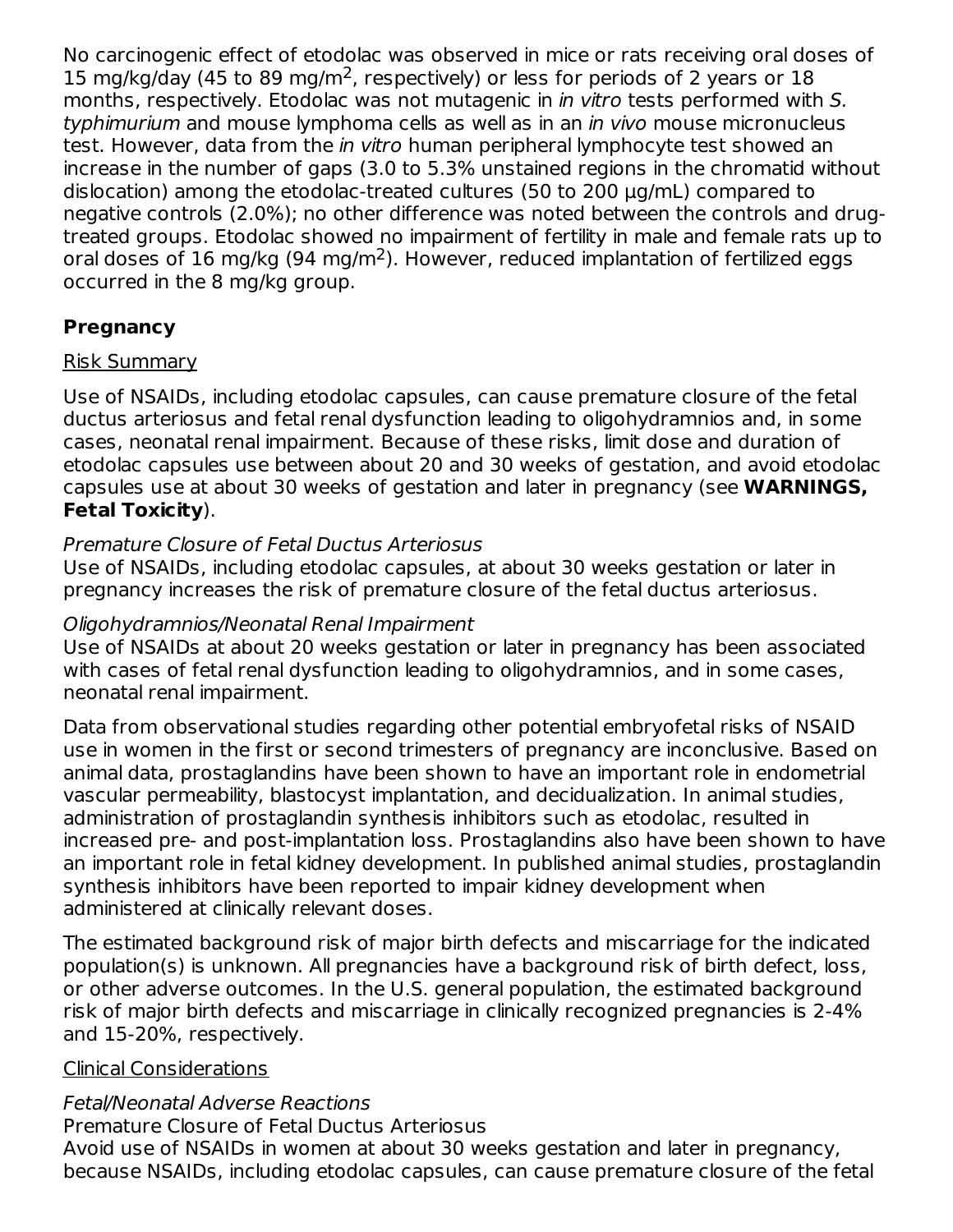### ductus arteriosus (see **WARNINGS, Fetal Toxicity**).

#### Oligohydramnios/Neonatal Renal Impairment

If an NSAID is necessary at about 20 weeks gestation or later in pregnancy, limit the use to the lowest effective dose and shortest duration possible. If etodolac capsules treatment extends beyond 48 hours, consider monitoring with ultrasound for oligohydramnios. If oligohydramnios occurs, discontinue etodolac capsules and follow up according to clinical practice (see **WARNINGS, Fetal Toxicity**).

## Data

#### Human Data

#### Premature Closure of Fetal Ductus Arteriosus

Published literature reports that the use of NSAIDs at about 30 weeks of gestation and later in pregnancy may cause premature closure of the fetal ductus arteriosus.

#### Oligohydramnios/Neonatal Renal Impairment

Published studies and postmarketing reports describe maternal NSAID use at about 20 weeks gestation or later in pregnancy associated with fetal renal dysfunction leading to oligohydramnios, and in some cases, neonatal renal impairment. These adverse outcomes are seen, on average, after days to weeks of treatment, although oligohydramnios has been infrequently reported as soon as 48 hours after NSAID initiation. In many cases, but not all, the decrease in amniotic fluid was transient and reversible with cessation of the drug. There have been a limited number of case reports of maternal NSAID use and neonatal renal dysfunction without oligohydramnios, some of which were irreversible. Some cases of neonatal renal dysfunction required treatment with invasive procedures, such as exchange transfusion or dialysis.

Methodological limitations of these postmarketing studies and reports include lack of a control group; limited information regarding dose, duration, and timing of drug exposure; and concomitant use of other medications. These limitations preclude establishing a reliable estimate of the risk of adverse fetal and neonatal outcomes with maternal NSAID use. Because the published safety data on neonatal outcomes involved mostly preterm infants, the generalizability of certain reported risks to the full-term infant exposed to NSAIDs through maternal use is uncertain.

## Animal Data

In teratology studies, isolated occurrences of alterations in limb development were found and included polydactyly, oligodactyly, syndactyly, and unossified phalanges in rats and oligodactyly and synostosis of metatarsals in rabbits. These were observed at dose levels (2 to 14 mg/kg/day) close to human clinical doses. However, the frequency and the dosage group distribution of these findings in initial or repeated studies did not establish a clear drug or dose-response relationship.

## **Labor and Delivery**

In rat studies with NSAIDs, as with other drugs known to inhibit prostaglandin synthesis, an increased incidence of dystocia, delayed parturition, and decreased pup survival occurred. The effects of etodolac on labor and delivery in pregnant women are unknown.

## **Nursing Mothers**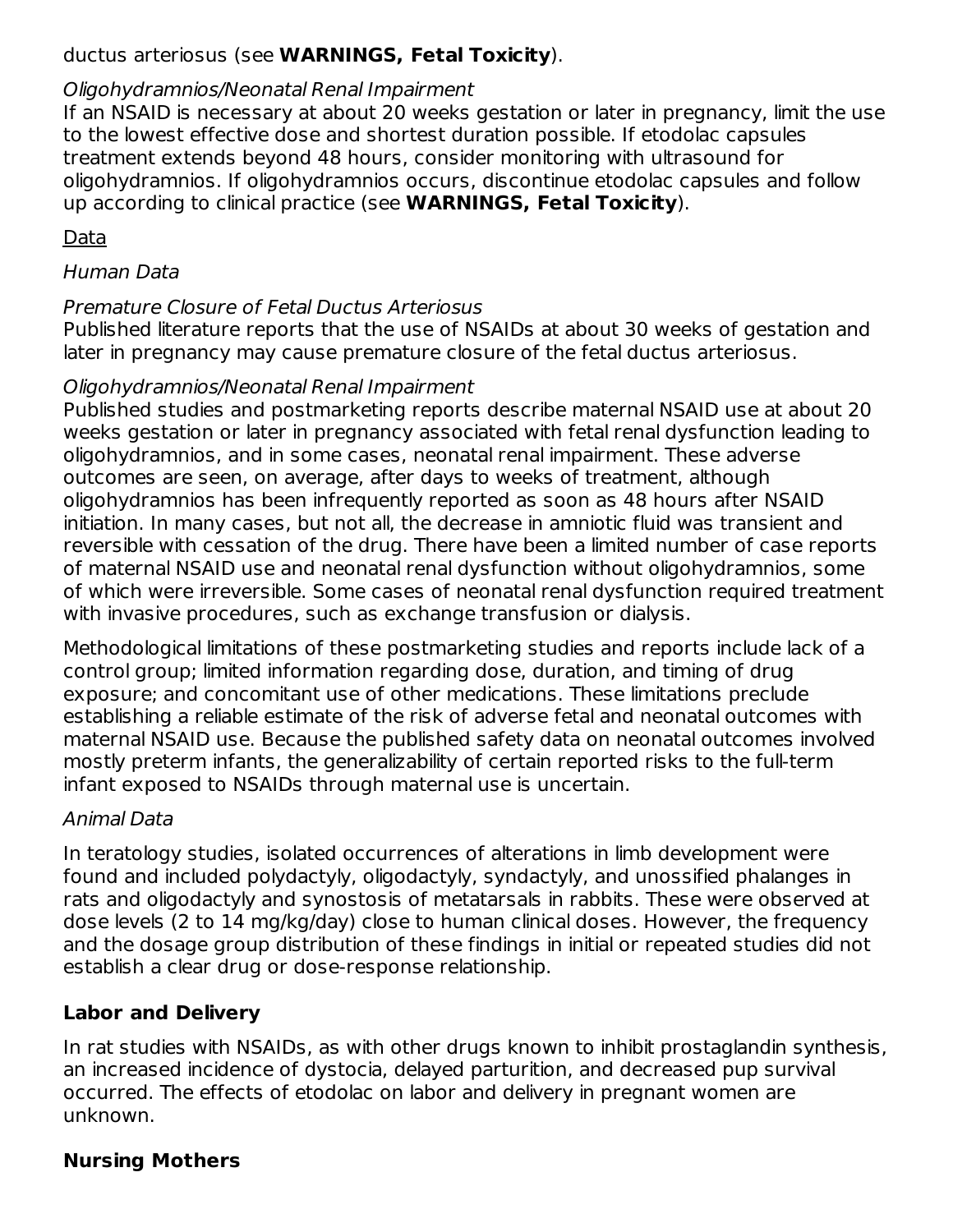Trace amounts of some NSAIDs have been reported in human milk. It is not known whether etodolac is excreted in human milk. Because many drugs are excreted in human milk and because of the potential for serious adverse reactions in nursing infants from etodolac, a decision should be made whether to discontinue nursing or to discontinue the drug taking into account the importance of the drug to the mother.

## **Pediatric Use**

Safety and effectiveness in pediatric patients below the age of 18 years have not been established.

## **Geriatric Use**

As with any NSAID, caution should be exercised in treating the elderly (65 years and older) and when increasing the dose (see **WARNINGS**).

In etodolac clinical studies, no overall differences in safety or effectiveness were observed between these patients and younger patients. In pharmacokinetic studies, age was shown not to have any effect on etodolac half-life or protein binding, and there was no change in expected drug accumulation. Therefore, no dosage adjustment is generally necessary in the elderly on the basis of pharmacokinetics (see **CLINICAL PHARMACOLOGY, Special Populations**).

Elderly patients may be more sensitive to the antiprostaglandin effects of NSAIDs (on the gastrointestinal tract and kidneys) than younger patients (see **WARNINGS**). In particular, elderly or debilitated patients who receive NSAID therapy seem to tolerate gastrointestinal ulceration or bleeding less well than other individuals, and most spontaneous reports of fatal GI events are in this population.

Etodolac is eliminated primarily by the kidney. Because elderly patients are more likely to have decreased renal function, care should be taken in dose selection, and it may be useful to monitor renal function (see **WARNINGS, Renal Effects**).

## **ADVERSE REACTIONS**

In patients taking etodolac or other NSAIDs, the most frequently reported adverse experiences occurring in approximately 1 to 10% of patients are:

**Gastrointestinal experiences including:** abdominal pain, constipation, diarrhea, dyspepsia, flatulence, gross bleeding/perforation, heartburn, nausea, GI ulcers (gastric/duodenal), vomiting.

**Other events including:** abnormal renal function, anemia, dizziness, edema, elevated liver enzymes, headaches, increased bleeding time, pruritis, rashes, tinnitus.

Adverse-reaction information for etodolac was derived from 2,629 arthritic patients treated with etodolac capsules in double-blind and open-label clinical trials of 4 to 320 weeks in duration and worldwide postmarketing surveillance studies. In clinical trials, most adverse reactions were mild and transient. The discontinuation rate in controlled clinical trials, because of adverse events, was up to 10% for patients treated with etodolac.

New patient complaints (with an incidence greater than or equal to 1%) are listed below by body system. The incidences were determined from clinical trials involving 465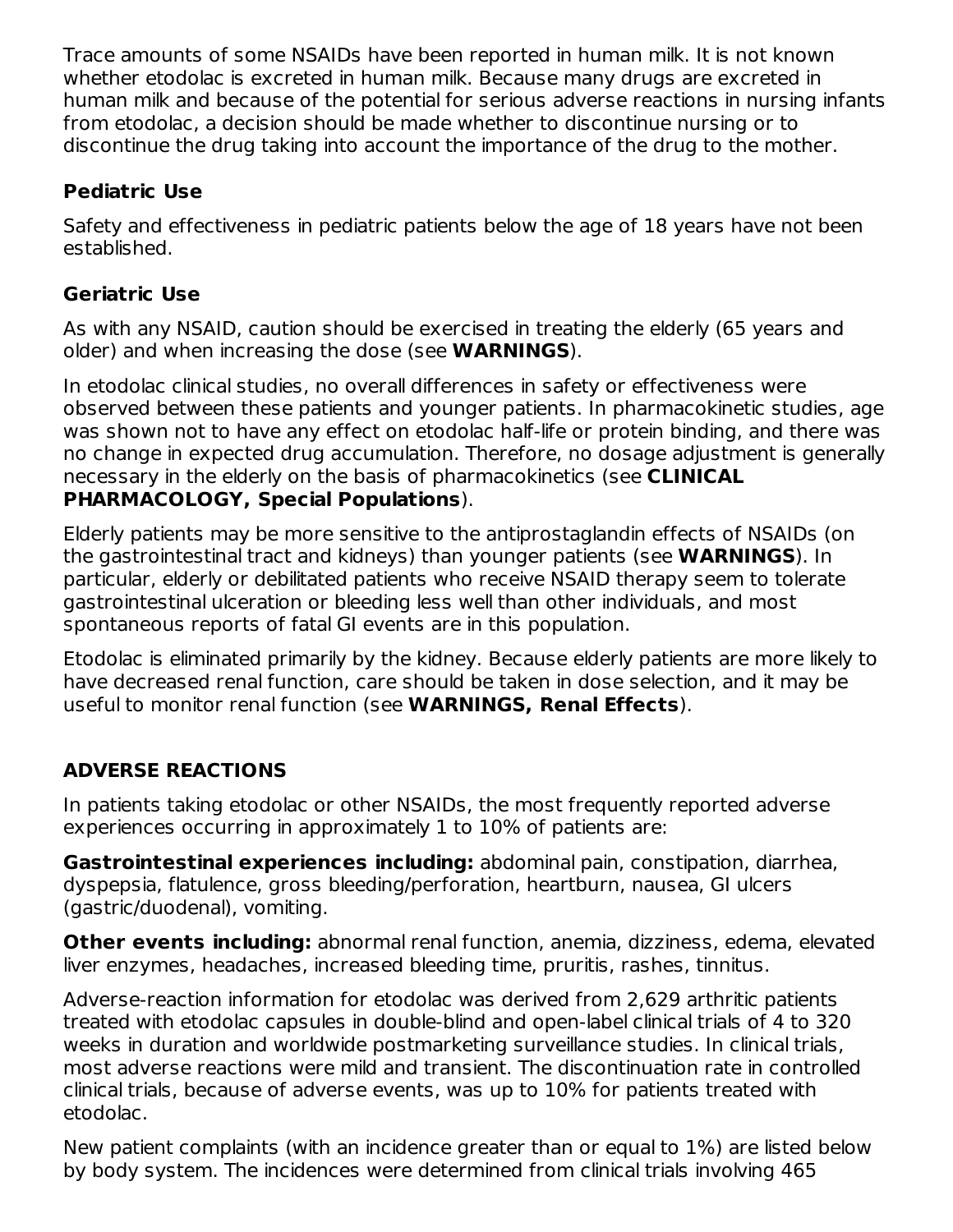patients with osteoarthritis treated with 300 to 500 mg of etodolac b.i.d. (i.e., 600 to 1000 mg/day).

#### **Incidence Greater Than or Equal to 1% - Probably Causally Related**

Body as a whole - Chills and fever.

Digestive system - Dyspepsia (10%), abdominal pain $^*$ , diarrhea $^*$ , flatulence $^*$ , nausea $^*$ , abdominal distension, epigastric pain, abnormal stools, constipation, gastritis, melena, vomiting.

Nervous system - Asthenia/malaise<sup>\*</sup>, dizziness<sup>\*</sup>, depression, nervousness, fatigue.

Skin and appendages - Pruritus, rash.

Special senses - Blurred vision, tinnitus.

Urogenital system - Dysuria, urinary frequency.

Musculoskeletal - Arthralgia.

Drug-related patient complaints occurring in 3 to 9% of patients treated with etodolac. \*

Drug-related patient complaints occurring in fewer than 3%, but more than 1%, are unmarked.

## **Incidence Less Than 1% - Probably Causally Related**

(Adverse reactions reported only in worldwide postmarketing experience, not seen in clinical trials, are considered rarer and are italicized.)

Body as a whole - Allergic reaction, anaphylactic/anaphylactoid reactions (including shock).

Cardiovascular system - Hypertension, congestive heart failure, flushing, palpitations, syncope, vasculitis (including necrotizing and allergic).

Digestive system - Thirst, dry mouth, ulcerative stomatitis, anorexia, eructation, elevated liver enzymes, cholestatic hepatitis, hepatitis, cholestatic jaundice, duodenitis, jaundice, hepatic failure, liver necrosis, peptic ulcer with or without bleeding and/or perforation, intestinal ulceration, pancreatitis.

Hemic and lymphatic system - Ecchymosis, anemia, thrombocytopenia, bleeding time increased, agranulocytosis, hemolytic anemia, aplastic anemia, leukopenia, neutropenia, pancytopenia.

Metabolic and nutritional - Edema, serum creatinine increase, hyperglycemia in previously controlled diabetic patients.

Nervous system - Insomnia, somnolence.

Respiratory system - Asthma, pulmonary infiltration with eosinophilia.

Skin and appendages - Angioedema, sweating, urticaria, exfoliative dermatitis, vesiculobullous rash, cutaneous vasculitis with purpura, Stevens-Johnson Syndrome, toxic epidermal necrolysis, leukocytoclastic vasculitis, hyperpigmentation, erythema multiforme.

Special senses - Photophobia, transient visual disturbances.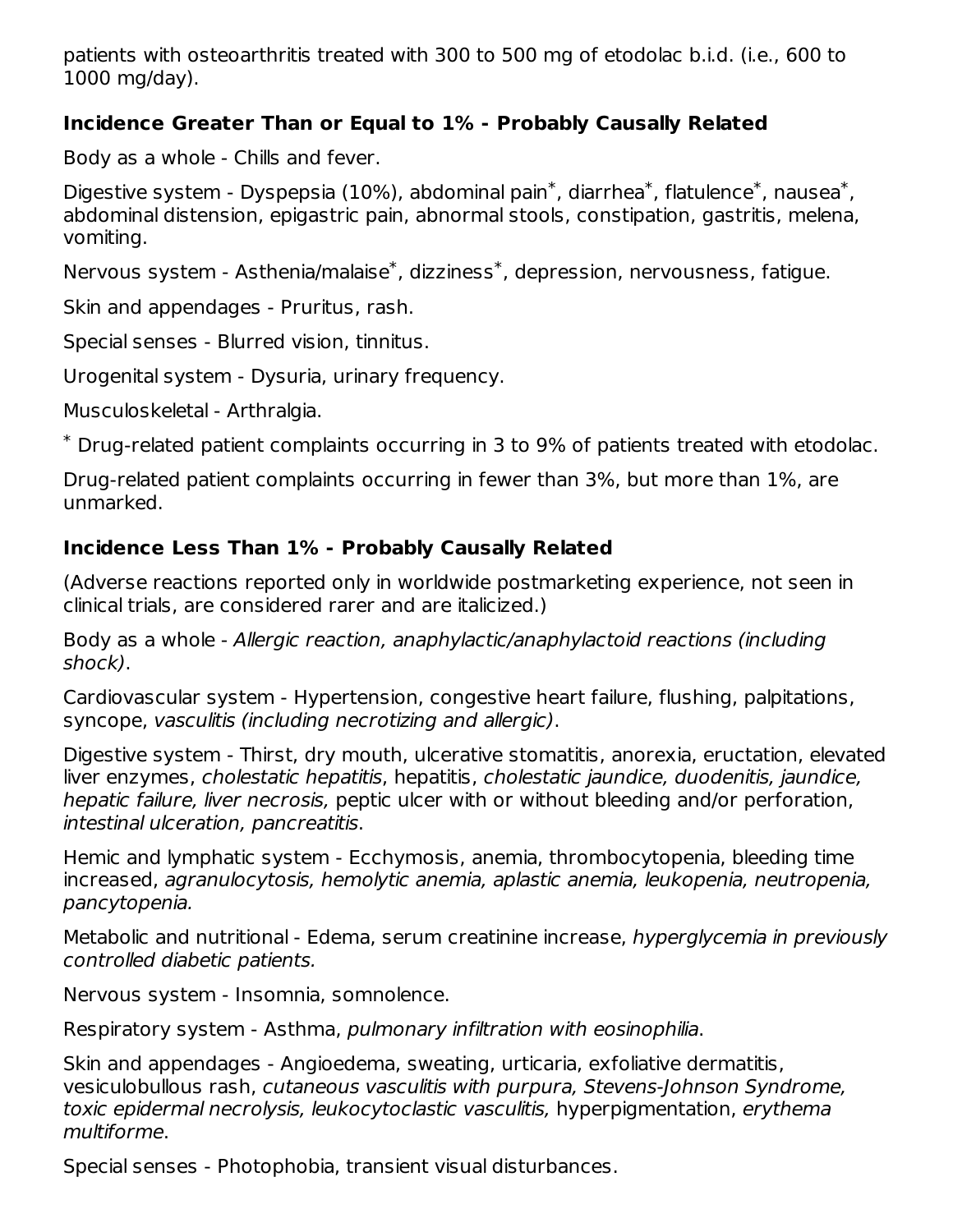Urogenital system - Elevated BUN, renal failure, renal insufficiency, renal papillary necrosis.

#### **Incidence Less Than 1% - Causal Relationship Unknown**

(Medical events occurring under circumstances where causal relationship to etodolac is uncertain. These reactions are listed as alerting information for physicians.)

Body as a whole - Infection, headache.

Cardiovascular system - Arrhythmias, myocardial infarction, cerebrovascular accident.

Digestive system - Esophagitis with or without stricture or cardiospasm, colitis, GI discomfort, burning sensation, blood in stools, gastralgia, upper abdominal discomfort.

Metabolic and nutritional - Change in weight.

Nervous system - Paresthesia, confusion, irritability.

Respiratory system - Bronchitis, bronchospasm, dyspnea, pharyngitis, rhinitis, sinusitis.

Skin and appendages - Alopecia, maculopapular rash, photosensitivity, skin peeling.

Special senses - Conjunctivitis, deafness, taste perversion, loss of taste.

Urogenital system - Cystitis, hematuria, leukorrhea, renal calculus, interstitial nephritis, uterine bleeding irregularities, renal impairment.

Musculoskeletal - Muscle pain.

#### **Additional Adverse Reactions Reported with NSAIDs**

Body as a whole - Sepsis, death.

Cardiovascular system - Tachycardia.

Digestive system - Gastric ulcers, gastritis, gastrointestinal bleeding, glossitis, hematemesis.

Hemic and lymphatic system - Lymphadenopathy.

Nervous system - Anxiety, dream abnormalities, convulsions, coma, hallucinations, meningitis, tremors, vertigo.

Respiratory system - Respiratory depression, pneumonia.

Urogenital system - Oliguria/polyuria, proteinuria.

## **OVERDOSAGE**

Symptoms following acute NSAID overdose are usually limited to lethargy, drowsiness, nausea, vomiting, and epigastric pain, which are generally reversible with supportive care. Gastrointestinal bleeding can occur and coma has occurred following massive ibuprofen or mefenamic-acid overdose. Hypertension, acute renal failure, and respiratory depression may occur but are rare. Anaphylactoid reactions have been reported with therapeutic ingestion of NSAIDs, and may occur following overdose.

Patients should be managed by symptomatic and supportive care following an NSAID overdose. There are no specific antidotes. Emesis and/or activated charcoal (60 to 100 g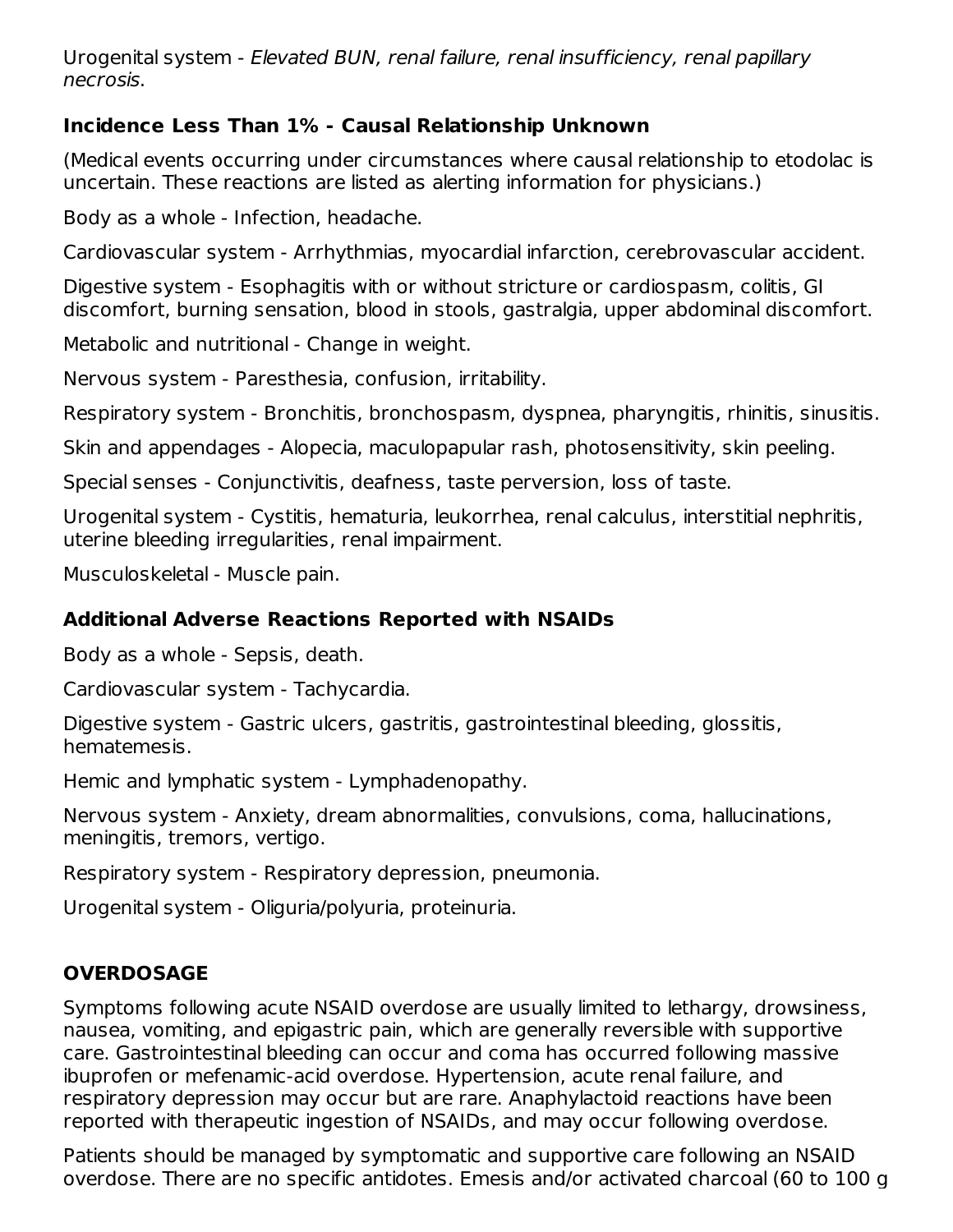overdose. There are no specific antidotes. Emesis and/or activated charcoal (60 to 100 g in adults, 1 to 2 g/kg in children) and/or osmotic cathartic may be indicated in patients seen within 4 hours of ingestion with symptoms or following a large overdose (5 to 10 times the usual dose). Forced diuresis, alkalinization of the urine, hemodialysis, or hemoperfusion would probably not be useful due to etodolac's high protein binding.

## **DOSAGE AND ADMINISTRATION**

Carefully consider the potential benefits and risks of etodolac capsules and other treatment options before deciding to use etodolac capsules. Use the lowest effective dose for the shortest duration consistent with individual patient treatment goals (see **WARNINGS**).

After observing the response to initial therapy with etodolac capsules, the dose and frequency should be adjusted to suit an individual patient's needs.

Dosage adjustment of etodolac capsules is generally not required in patients with mild to moderate renal impairment. Etodolac should be used with caution in such patients, because, as with other NSAIDs, it may further decrease renal function in some patients with impaired renal function (see **WARNINGS, Renal Effects**).

## **Analgesia**

The recommended total daily dose of etodolac capsules for acute pain is up to 1000 mg, given as 200 to 400 mg every 6 to 8 hours. Doses of etodolac greater than 1000 mg/day have not been adequately evaluated in well-controlled trials.

### **Osteoarthritis and Rheumatoid Arthritis**

The recommended starting dose of etodolac capsules for the management of the signs and symptoms of osteoarthritis or rheumatoid arthritis is: 300 mg b.i.d., t.i.d., or 400 mg b.i.d., or 500 mg b.i.d. A lower dose of 600 mg/day may suffice for long-term administration. Physicians should be aware that doses above 1000 mg/day have not been adequately evaluated in well-controlled clinical trials.

In chronic conditions, a therapeutic response to therapy with etodolac capsules is sometimes seen within one week of therapy, but most often is observed by two weeks. After a satisfactory response has been achieved, the patient's dose should be reviewed and adjusted as required.

## **HOW SUPPLIED**

Etodolac Capsules USP, are available as follows:

300 mg: hard gelatin capsules with an opaque dark red body and cap, imprinted with "ANI" on the cap and "251" on the body in gray ink; available in bottles of 100 (NDC 63629-1936-1).

Store at 20° to 25°C (68° to 77°F) [see USP Controlled Room Temperature], protected from moisture.

Dispense in a tight, light-resistant container as defined in the USP, with a child-resistant closure (as required). Keep container tightly closed.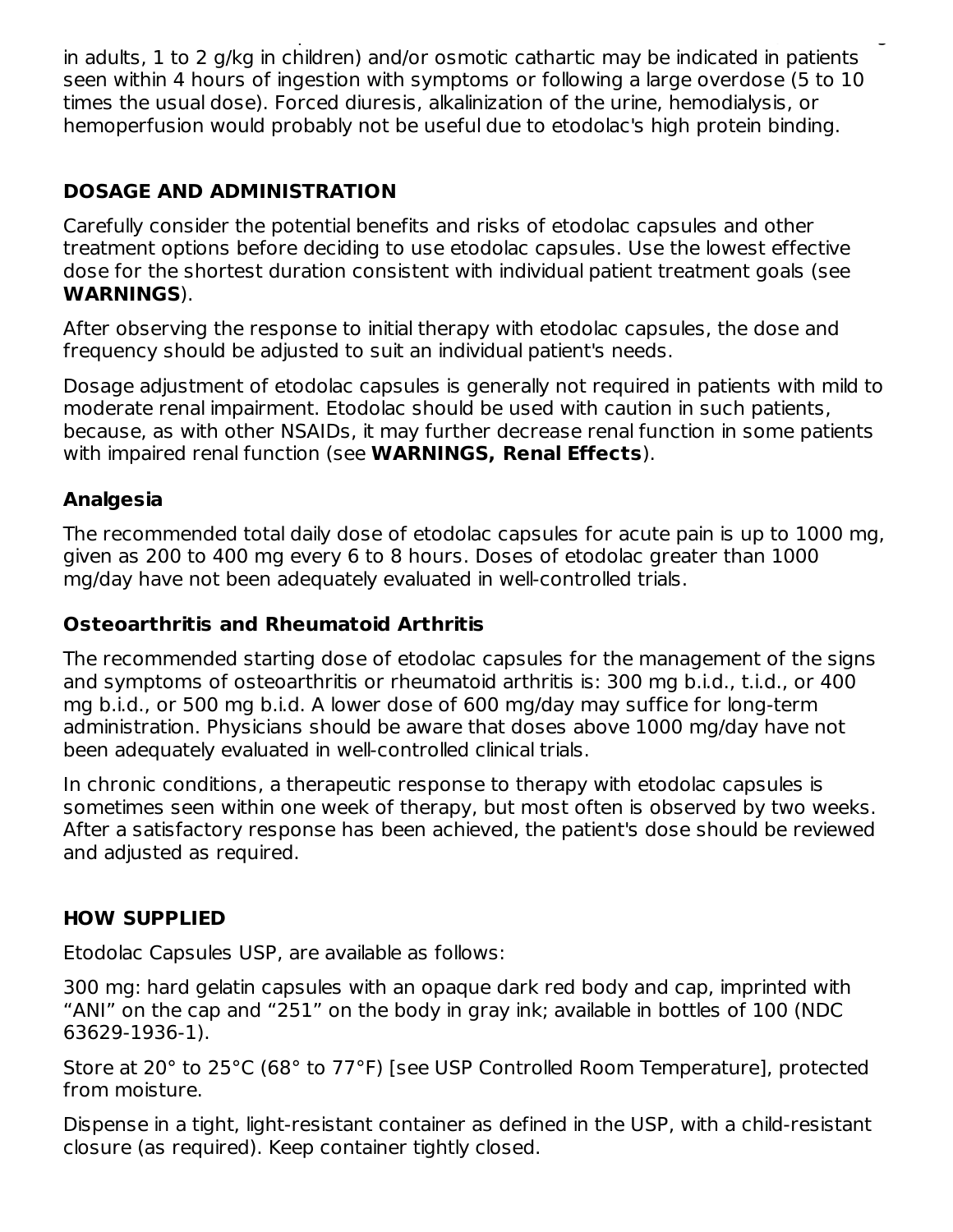#### **Medication Guide for Nonsteroidal Anti-Inflammatory Drugs (NSAIDs)**

#### **What is the most important information I should know about medicines called Nonsteroidal Anti-Inflammatory Drugs (NSAIDs)?**

**NSAIDs can cause serious side effects, including:**

- **Increased risk of a heart attack or stroke that can lead to death.** This risk may happen early in treatment and may increase:
	- o with increasing doses of NSAIDs
	- o with longer use of NSAIDs

**Do not take NSAIDs right before or after a heart surgery called a "coronary artery bypass graft (CABG)."**

**Avoid taking NSAIDs after a recent heart attack, unless your healthcare provider tells you to. You may have an increased risk of another heart attack if you take NSAIDs after a recent heart attack.**

- **Increased risk of bleeding, ulcers, and tears (perforation) of the esophagus (tube leading from the mouth to the stomach), stomach and intestines:**
	- o anytime during use
	- o without warning symptoms
	- o that may cause death

#### **The risk of getting an ulcer or bleeding increases with:**

- o past history of stomach ulcers, or stomach or intestinal bleeding with use of NSAIDs
- o taking medicines called "corticosteroids", "anticoagulants", "SSRIs", or "SNRIs"
- o increasing doses of NSAIDs
- o longer use of NSAIDs
- o smoking
- o drinking alcohol
- o older age
- o poor health
- o advanced liver disease
- o bleeding problems

#### **NSAIDs should only be used:**

- o exactly as prescribed
- o at the lowest dose possible for your treatment
- o for the shortest time needed

## **What are NSAIDs?**

NSAIDs are used to treat pain and redness, swelling, and heat (inflammation) from medical conditions such as different types of arthritis, menstrual cramps, and other types of short-term pain.

## **Who should not take NSAIDs?**

**Do not take NSAIDs:**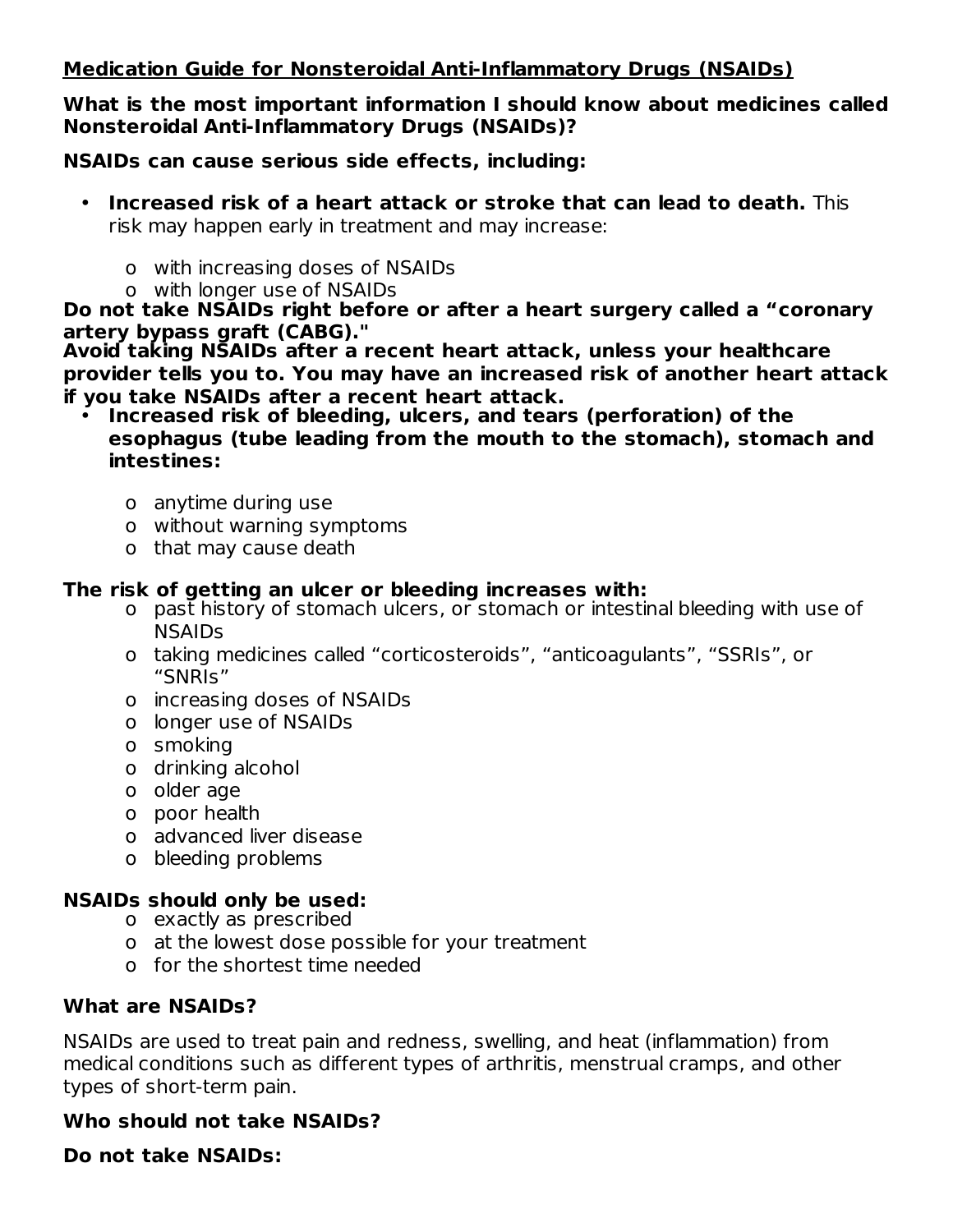- if you have had an asthma attack, hives, or other allergic reaction with aspirin or any other NSAIDs.
- right before or after heart bypass surgery.

#### **Before taking NSAIDS, tell your healthcare provider about all of your medical conditions, including if you:**

- have liver or kidney problems
- have high blood pressure
- have asthma
- are pregnant or plan to become pregnant. Taking NSAIDs at about 20 weeks of pregnancy or later may harm your unborn baby. If you need to take NSAIDs for more than 2 days when you are between 20 and 30 weeks of pregnancy, your healthcare provider may need to monitor the amount of fluid in your womb around your baby. **You should not take NSAIDs after about 30 weeks of pregnancy.**
- are breastfeeding or plan to breast feed**.**

**Tell your healthcare provider about all of the medicines you take, including prescription or over-the-counter medicines, vitamins or herbal supplements.** NSAIDs and some other medicines can interact with each other and cause serious side effects. **Do not start taking any new medicine without talking to your healthcare provider first.**

#### **What are the possible side effects of NSAIDs?**

#### **NSAIDs can cause serious side effects, including:**

#### **See "What is the most important information I should know about medicines called Nonsteroidal Anti-inflammatory Drugs (NSAIDs)?**

- new or worse high blood pressure
- heart failure
- liver problems including liver failure
- kidney problems including kidney failure
- low red blood cells (anemia)
- life-threatening skin reactions
- life-threatening allergic reactions
- **Other side effects of NSAIDs include:** stomach pain, constipation, diarrhea, gas, heartburn, nausea, vomiting, and dizziness.

## **Get emergency help right away if you get any of the following symptoms:**

- shortness of breath or trouble breathing
- chest pain
- weakness in one part or side of your body
- slurred speech
- swelling of the face or throat

#### **Stop taking your NSAID and call your healthcare provider right away if you get any of the following symptoms:**

• nausea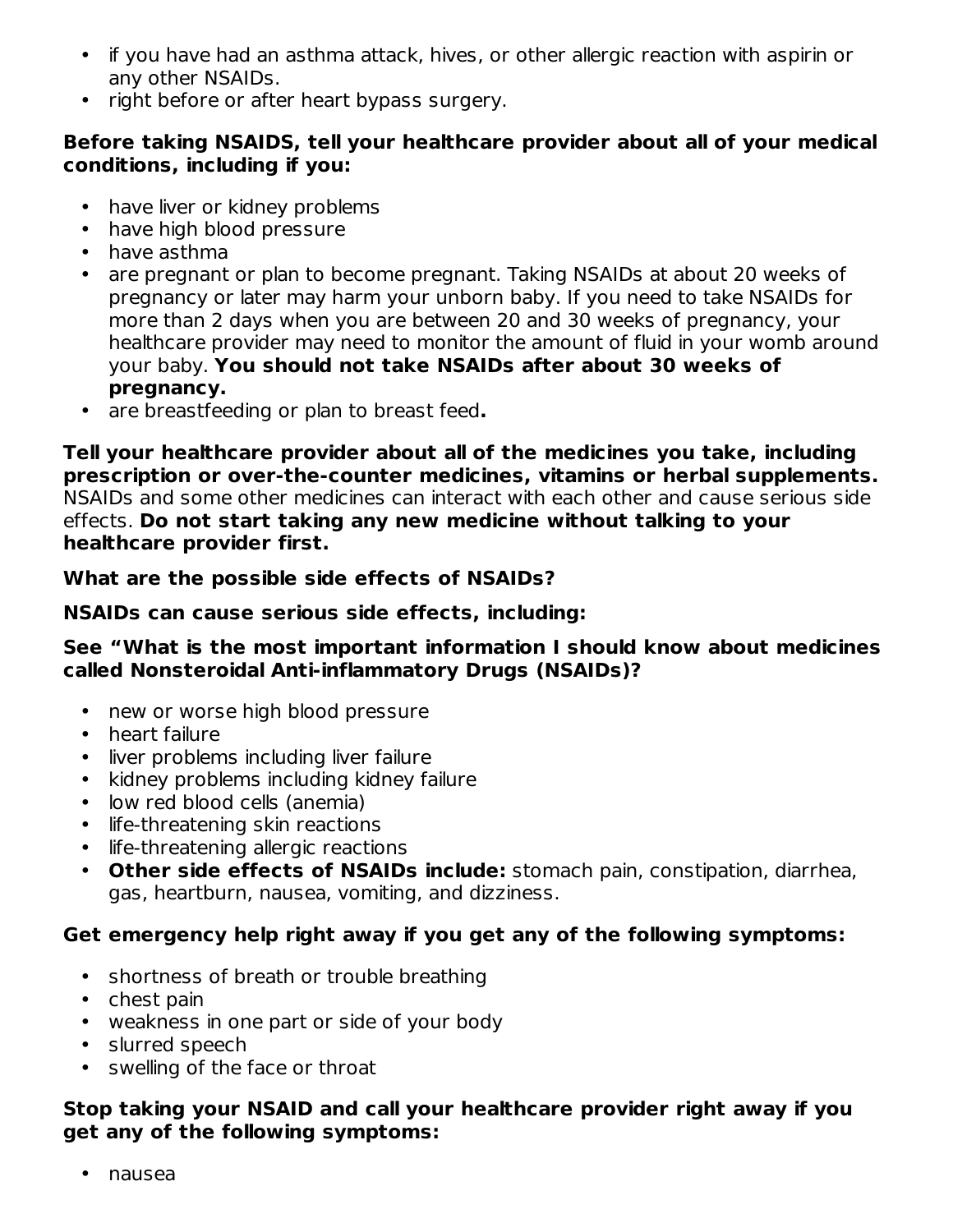- more tired or weaker than usual
- diarrhea
- itching
- your skin or eyes look yellow
- indigestion or stomach pain
- flu-like symptoms
- vomit blood
- there is blood in your bowel movement or it is black and sticky like tar
- unusual weight gain
- skin rash or blisters with fever
- swelling of the arms, legs, hands and feet

#### **If you take too much of your NSAID, call your healthcare provider or get medical help right away.**

These are not all the possible side effects of NSAIDs. For more information, ask your healthcare provider or pharmacist about NSAIDs.

Call your doctor for medical advice about side effects. You may report side effects to FDA at 1-800-FDA-1088.

#### **Other information about NSAIDs**

- Aspirin is an NSAID but it does not increase the chance of a heart attack. Aspirin can cause bleeding in the brain, stomach, and intestines. Aspirin can also cause ulcers in the stomach and intestines.
- Some NSAIDs are sold in lower doses without a prescription (over-the counter). Talk to your healthcare provider before using over-the-counter NSAIDs for more than 10 days.

#### **General information about the safe and effective use of NSAIDs**

Medicines are sometimes prescribed for purposes other than those listed in a Medication Guide. Do not use NSAIDs for a condition for which it was not prescribed. Do not give NSAIDs to other people, even if they have the same symptoms that you have. It may harm them.

If you would like more information about NSAIDs, talk with your healthcare provider. You can ask your pharmacist or healthcare provider for information about NSAIDs that is written for health professionals.

This Medication Guide has been approved by the U.S. Food and Drug Administration.

For more information, go to www.anipharmaceuticals.com or call 1-800-308-6755.

#### **Manufactured by:**

ANI Pharmaceuticals, Inc. Baudette, MN 56623



9660 Rev 11/20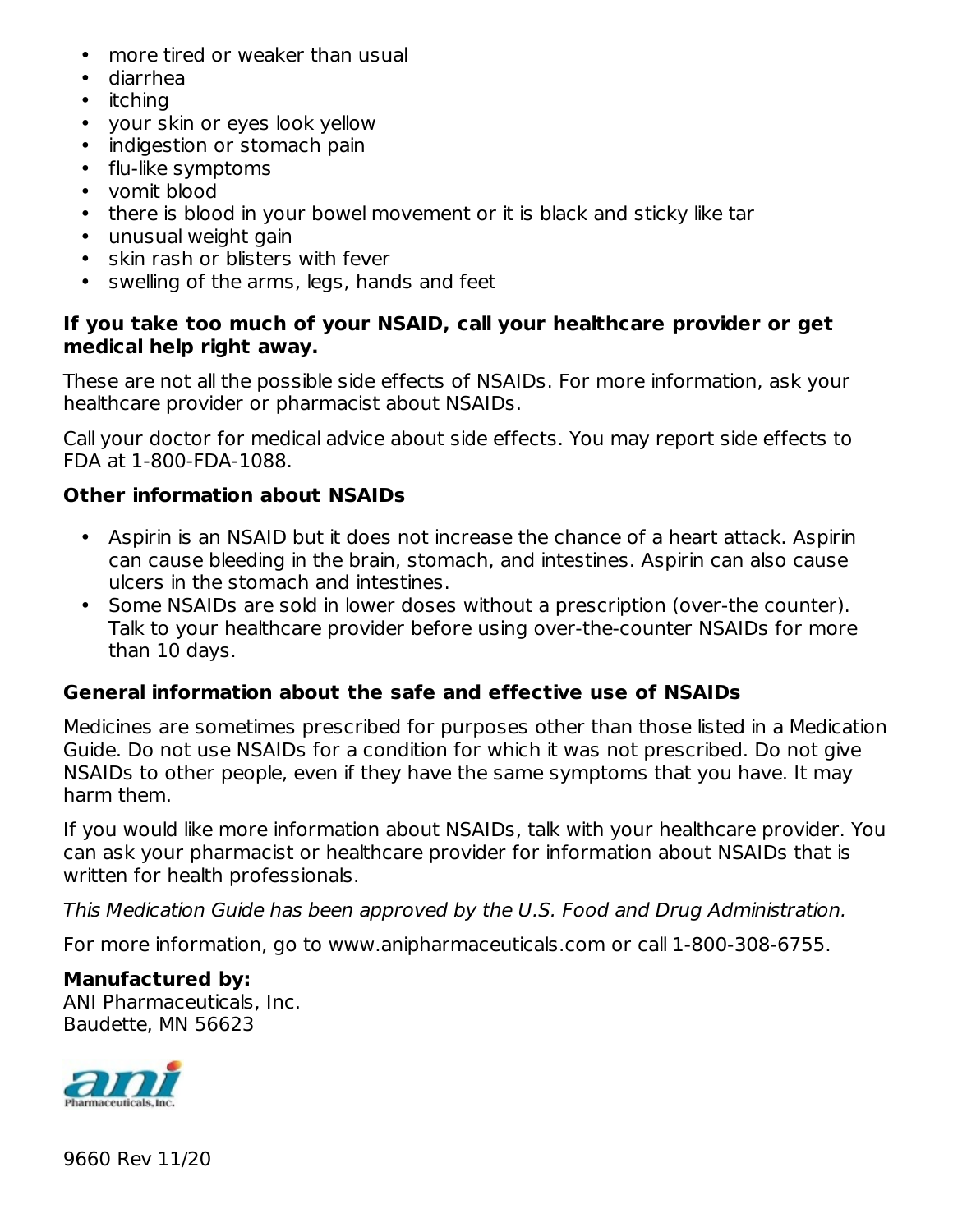#### **Etodolac 300 mg Capsule #100**



| <b>ETODOLAC</b>                                                 |                                                                                                               |  |                 |                          |                 |  |  |  |
|-----------------------------------------------------------------|---------------------------------------------------------------------------------------------------------------|--|-----------------|--------------------------|-----------------|--|--|--|
| etodolac capsule                                                |                                                                                                               |  |                 |                          |                 |  |  |  |
|                                                                 |                                                                                                               |  |                 |                          |                 |  |  |  |
| <b>Product Information</b>                                      |                                                                                                               |  |                 |                          |                 |  |  |  |
| <b>Product Type</b>                                             | <b>Item Code</b><br><b>HUMAN PRESCRIPTION</b><br>NDC:63629-1936(NDC:62559-<br><b>DRUG</b><br>(Source)<br>251) |  |                 |                          |                 |  |  |  |
| <b>Route of Administration</b>                                  | ORAL                                                                                                          |  |                 |                          |                 |  |  |  |
|                                                                 |                                                                                                               |  |                 |                          |                 |  |  |  |
|                                                                 |                                                                                                               |  |                 |                          |                 |  |  |  |
| <b>Active Ingredient/Active Moiety</b>                          |                                                                                                               |  |                 |                          |                 |  |  |  |
|                                                                 | <b>Ingredient Name</b>                                                                                        |  |                 | <b>Basis of Strength</b> | <b>Strength</b> |  |  |  |
| <b>ETODOLAC</b> (UNII: 2M36281008) (ETODOLAC - UNII:2M36281008) |                                                                                                               |  | <b>ETODOLAC</b> |                          | 300 mg          |  |  |  |
|                                                                 |                                                                                                               |  |                 |                          |                 |  |  |  |
| <b>Inactive Ingredients</b>                                     |                                                                                                               |  |                 |                          |                 |  |  |  |
| <b>Strength</b><br><b>Ingredient Name</b>                       |                                                                                                               |  |                 |                          |                 |  |  |  |
| <b>LACTOSE MONOHYDRATE (UNII: EWQ57Q8I5X)</b>                   |                                                                                                               |  |                 |                          |                 |  |  |  |
| <b>POVIDONE K25 (UNII: K0KQV10C35)</b>                          |                                                                                                               |  |                 |                          |                 |  |  |  |
| SODIUM STARCH GLYCOLATE TYPE A POTATO (UNII: 5856J3G2A2)        |                                                                                                               |  |                 |                          |                 |  |  |  |
| <b>SODIUM LAURYL SULFATE (UNII: 368GB5141J)</b>                 |                                                                                                               |  |                 |                          |                 |  |  |  |
|                                                                 | PROPYLENE GLYCOL (UNII: 6DC9Q167V3)                                                                           |  |                 |                          |                 |  |  |  |
|                                                                 | <b>SILICON DIOXIDE (UNII: ETJ7Z6XBU4)</b>                                                                     |  |                 |                          |                 |  |  |  |
| MAGNESIUM STEARATE (UNII: 70097M6I30)                           |                                                                                                               |  |                 |                          |                 |  |  |  |
| TALC (UNII: 7SEV7J4R1U)                                         |                                                                                                               |  |                 |                          |                 |  |  |  |
| TITANIUM DIOXIDE (UNII: 15FIX9V2JP)                             |                                                                                                               |  |                 |                          |                 |  |  |  |
| <b>GELATIN, UNSPECIFIED (UNII: 2G86QN327L)</b>                  |                                                                                                               |  |                 |                          |                 |  |  |  |
| D&C RED NO. 28 (UNII: 767IP0Y5NH)                               |                                                                                                               |  |                 |                          |                 |  |  |  |
| D&C RED NO. 33 (UNII: 9DBA0SBB0L)                               |                                                                                                               |  |                 |                          |                 |  |  |  |
| FD&C RED NO. 40 (UNII: WZB9127XOA)                              |                                                                                                               |  |                 |                          |                 |  |  |  |
| <b>SHELLAC</b> (UNII: 46N107B71O)                               |                                                                                                               |  |                 |                          |                 |  |  |  |